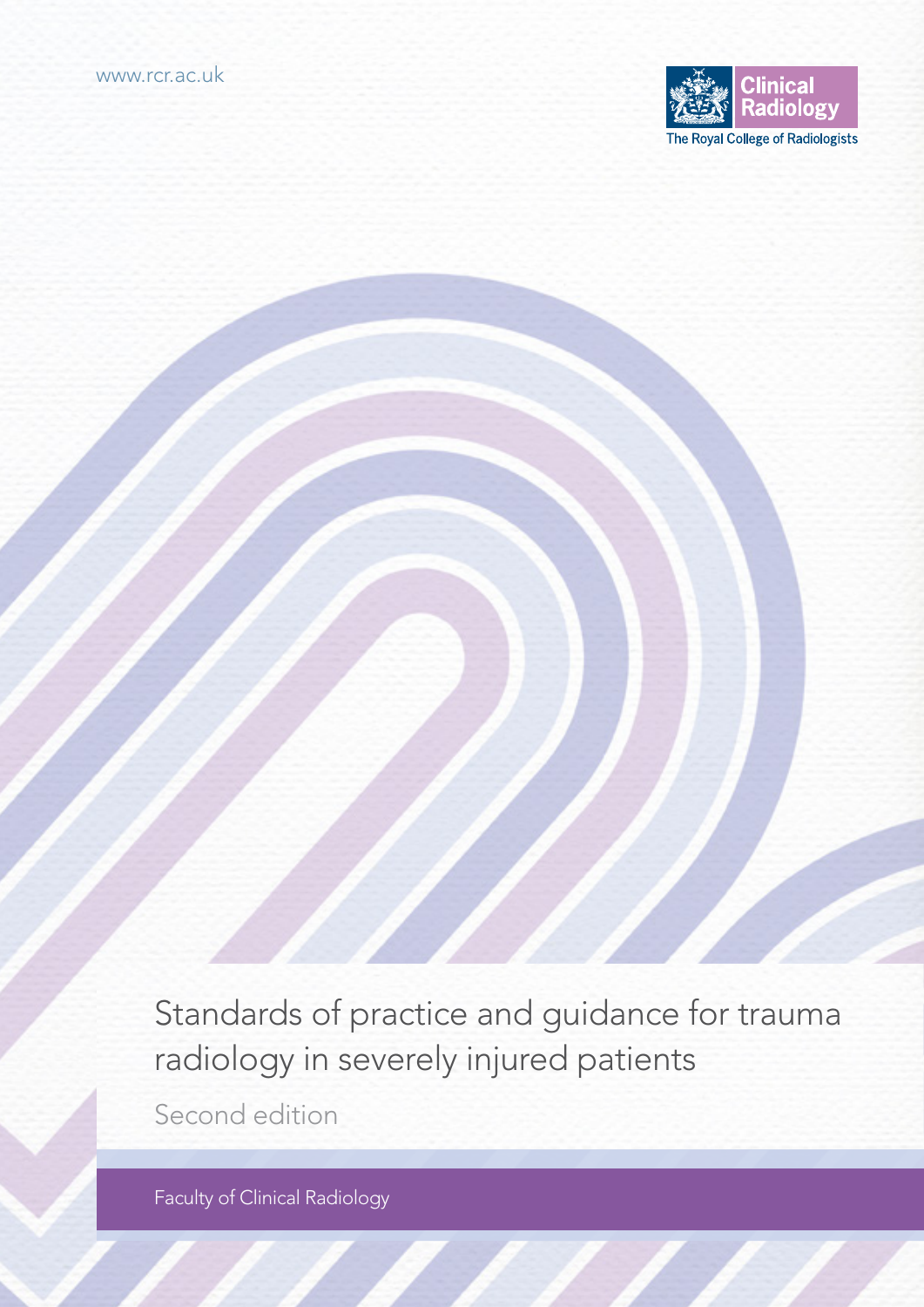## **Contents**

| Foreword                                | 2  |
|-----------------------------------------|----|
| Recommended standards                   | 4  |
| 1. Introduction                         | 5  |
| 2. Imaging and intervention             | 6  |
| 3. Indications for imaging in the SIP   | 8  |
| 4. Preparation and transfer to the MDCT | 9  |
| 5. MDCT imaging procotols               | 10 |
| 6. Reporting                            | 10 |
| 7. Secondary/definitive survey          | 11 |
| 8. Interventional radiology             | 11 |
| 9. Endovascular theatres                | 12 |
| 10. Facilities                          | 12 |
| 11. Protocols                           | 12 |
| 12. Workforce                           | 12 |

| 13. Consumable equipment                                                                                                                         | 13 |
|--------------------------------------------------------------------------------------------------------------------------------------------------|----|
| 14. Simulation                                                                                                                                   | 13 |
| 15. Audit and morbidity and mortality meetings                                                                                                   | 13 |
| References                                                                                                                                       | 14 |
| Appendix 1. Examples of polytrauma protocols                                                                                                     | 15 |
| Appendix 2. Sample whole-body trauma                                                                                                             |    |
| CT request form                                                                                                                                  | 18 |
| Appendix 3. CT primary assessment                                                                                                                | 19 |
| Appendix 4. Secondary trauma report                                                                                                              | 20 |
| Appendix 5. Guidance on the indications for<br>non-operative management (NOM), interventional<br>radiology (IR) and damage control surgery (DCS) |    |
| in the SIP                                                                                                                                       | 21 |
| Appendix 6. Quality assurance checklist for<br>MTC and TU (unless MTC specified)                                                                 | 22 |
| Appendix 7. Glossary                                                                                                                             | 24 |
|                                                                                                                                                  |    |

## RCR Standards

The Royal College of Radiologists (RCR), a registered charity, exists to advance the science and practice of radiology and oncology.

It undertakes to produce standards documents to provide guidance to radiologists and others involved in the delivery of radiological services with the aim of defining good practice, advancing the practice of radiology and improving the service for the benefit of patients.

The standards documents cover a wide range of topics. All have undergone an extensive consultation process to ensure a broad consensus, underpinned by published evidence where applicable. Each is subject to review four years after publication or earlier if appropriate.

The standards are not regulations governing practice but attempt to define the aspects of radiological services and care which promote the provision of a high-quality service to patients.

All of the standards produced by the RCR can be found on the College website at <www.rcr.ac.uk/standards>

## Francis classification of RCR standards

- Fundamental standards of minimum safety and quality in respect of which non-compliance should not be tolerated. Failures leading to death or serious harm should remain offences for which prosecution can be brought against organisations. There should be a defined set of duties to maintain and operate an effective system to ensure compliance.
- Enhanced quality standards: such standards could set requirements higher than the fundamental standards, but would be discretionary matters for commissioning and subject to availability of resources.
- Developmental standards which set longer term goals for providers: these would focus on improvements in effectiveness and are more likely to be the focus of commissioners.<sup>1</sup>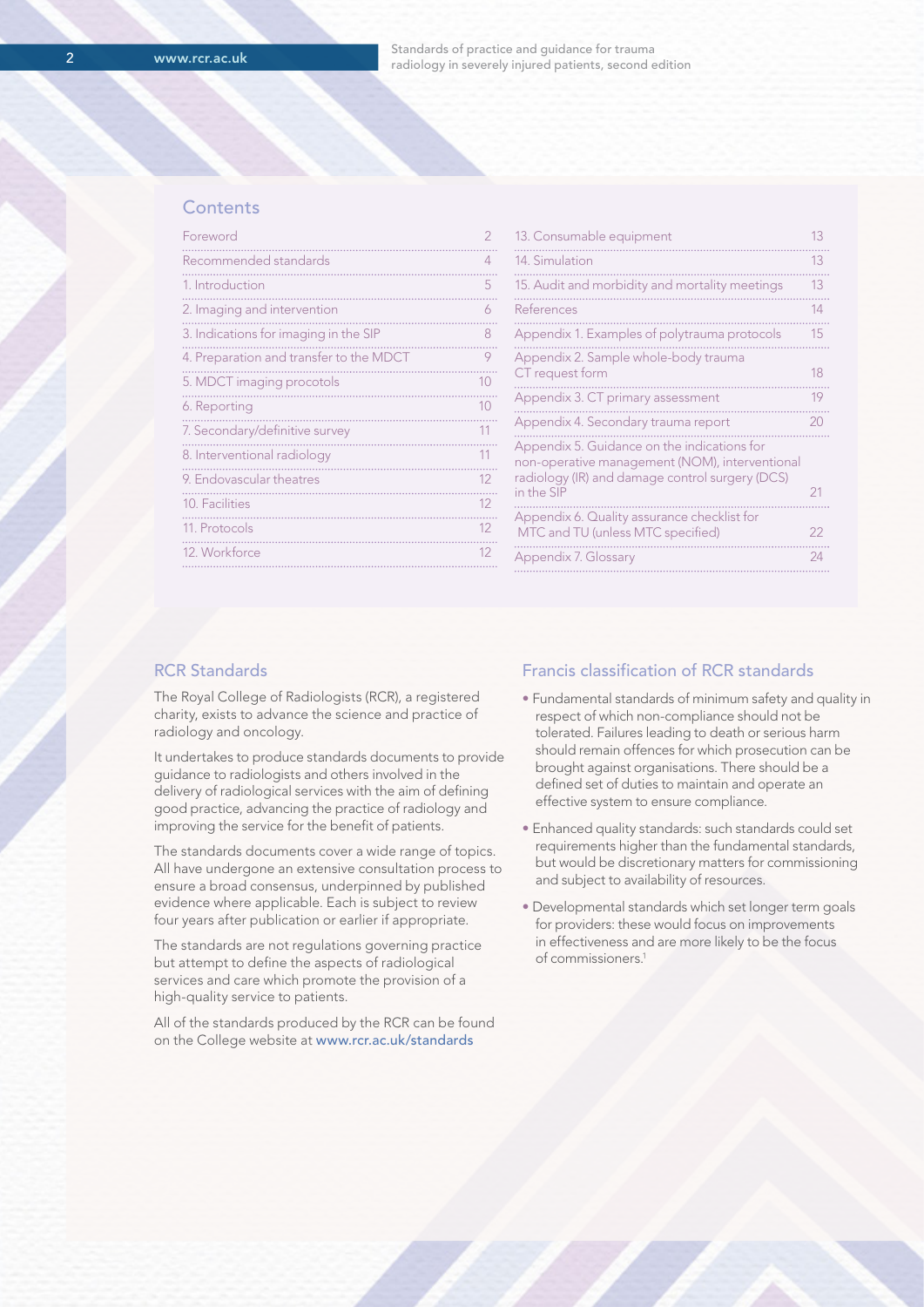# Foreword

The Royal College of Radiologists (RCR) would like to acknowledge the contribution of the Faculty of Clinical Radiology, the Professional Support and Standards Board and, in particular, Dr Raman Uberoi and Dr Sam Chakraverty for their individual work on the revision of these standards. Some progress has been made since the original publication of this document but much more work and investment are required to provide trauma imaging to the highest international standards.

This document should be read in conjunction with the RCR document on *Paediatric trauma protocols*. 2

This document replaces *Standards of practice and guidance for trauma radiology in severely injured patients* (BFCR[11]13) which has now been withdrawn. The standards contained within this document fall within the enhanced category as defined by the Francis report, see Francis classification of RCR standards (page 2).<sup>1</sup>

Richard FitzGerald Vice-President, Clinical Radiology The Royal College of Radiologists

## Current standards documents

*Standards for intravascular contrast administration to adult patients, Third edition*

*Standards for the provision of an ultrasound service*

*Standards of practice of computed tomography coronary angiography (CTCA) in adult patients*

*Cancer multidisciplinary team meetings – standards for clinical radiologists, Second edition*

*Standards for Learning from Discrepancies meetings*

*Standards for radiofrequency ablation (RFA), Second edition*

*Standards for patient confidentiality and PACS and RIS*

*Standards for the communication of critical, urgent and unexpected* 

*significant radiological findings, Second edition*

*Standards for patient consent particular to radiology, Second edition*

*Standards of practice and guidance for trauma radiology in severely injured patients*

*Standards and recommendations for the reporting and interpretation of imaging investigations by non-radiologist medically qualified practitioners and teleradiologists*

*Standards for the NPSA and RCR safety checklist for radiological interventions*

*Standards for the provision of teleradiology within the United Kingdom* 

*Standards for the recording of second opinions or reviews in radiology departments*

*Standards for a results acknowledgement system*

*Standards for providing a 24-hour diagnostic radiology service*

*Standards for providing a 24-hour interventional radiology service*

*Standards for Self-assessment of Performance*

*Standards for the Reporting and Interpretation of Imaging investigations*

*Standards for Ultrasound Equipment*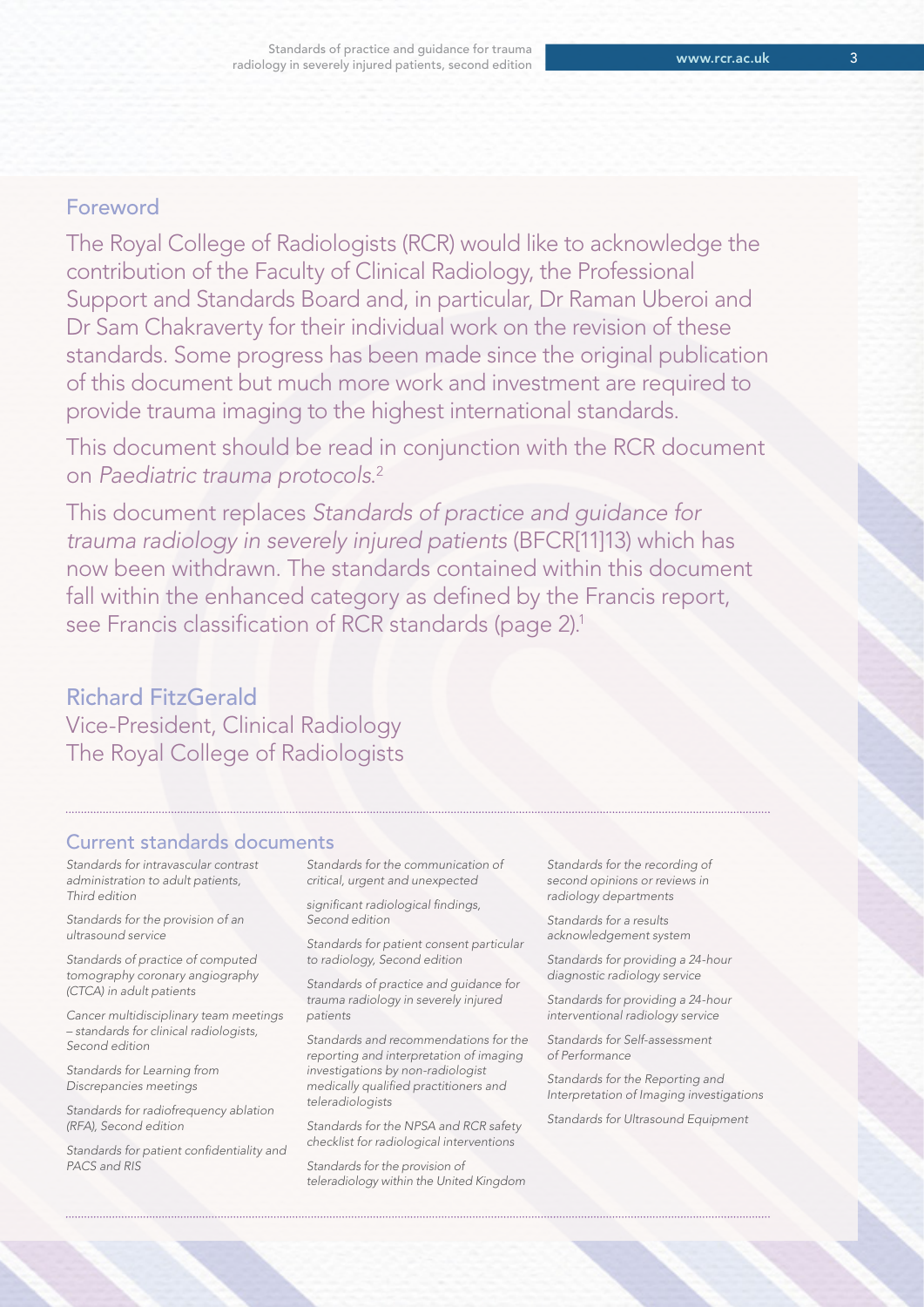## Standard 1

The trauma team leader is in overall charge in acute care.

## Standard 2

Protocol-driven imaging and intervention must be available and delivered by experienced staff. Acute care for severely injured patients (SIPs) must be consultant delivered.

## Standard 3

Multi-detector computed tomography (MDCT) should be adjacent to or in the emergency room. Where this is not the case:

- Transfers must be rehearsed and performed according to protocol
- Radiology departments in major trauma centres (MTCs) and trauma units (TUs) should plan to make this available in the near future.

## Standard 4

Digital radiography (DR) must be available in the emergency room.

## Standard 5

If there is an early decision to request MDCT, focused abdominal sonography in trauma (FAST) and DR should not cause any delay.

#### Standard 6

Magnetic resonance imaging (MRI) must be available with safe access for the SIP.

## Standard 7

A computed tomography (CT) request in the trauma setting should comply with the *Ionising Radiation (Medical Exposure) Regulations 2000 (IR(ME)R)* justification regulations in the same way as any other request for imaging involving ionising radiation.3

radiology in severely injured patients, second edition

#### Standard 8

There should be clear written protocols for MDCT preparation and transfer to the scan room.

#### Standard 9

Whole-body contrast-enhanced MDCT (Appendix 1) is the default imaging procedure of choice in the SIP. Imaging protocols should be clearly defined and uniform across a regional trauma network.

#### Standard 10

Future planning and design of emergency rooms should concentrate on increasing the numbers of SIPs stable enough for MDCT and intervention.

#### Standard 11

The primary survey report should be issued immediately to the trauma team leader. It should be signed and designated and a copy should be retained in the CT department (or radiology information system [RIS]).

## Standard 12

On-call consultant radiologists should provide the final report on the SIP within one hour of MDCT image acquisition.

#### Standard 13

On-call consultant radiologists must have teleradiology facilities at home that allow accurate reports to be issued within one hour of MDCT image acquisition.

#### Standard 14

Interventional radiology (IR) facilities should be co-located to the emergency department.

## Standard 15

Angiographic facilities and endovascular theatres in MTCs should be safe environments for SIPs and should be of theatre standard.

#### Standard 16

Agreed written transfer protocols between the emergency department and imaging/ interventional facilities internally or externally must be available.

## Standard 17

IR trauma teams should be in place within 60 minutes of the patient's admission or 30 minutes of referral.

### Standard 18

Any deficiency in consumable equipment should be reported at the debriefing and be the subject of an incident report.

#### Standard 19

Where patients are transferred there should be systems in place for locally acquired images to be transferred to the receiving hospital within two hours.

#### Standard 20

SIPs should be discussed at regular multidisciplinary team meetings (MDTMs), with learning from events facilitated by an early debrief and changes made to local protocols, as appropriate, to improve patient safety.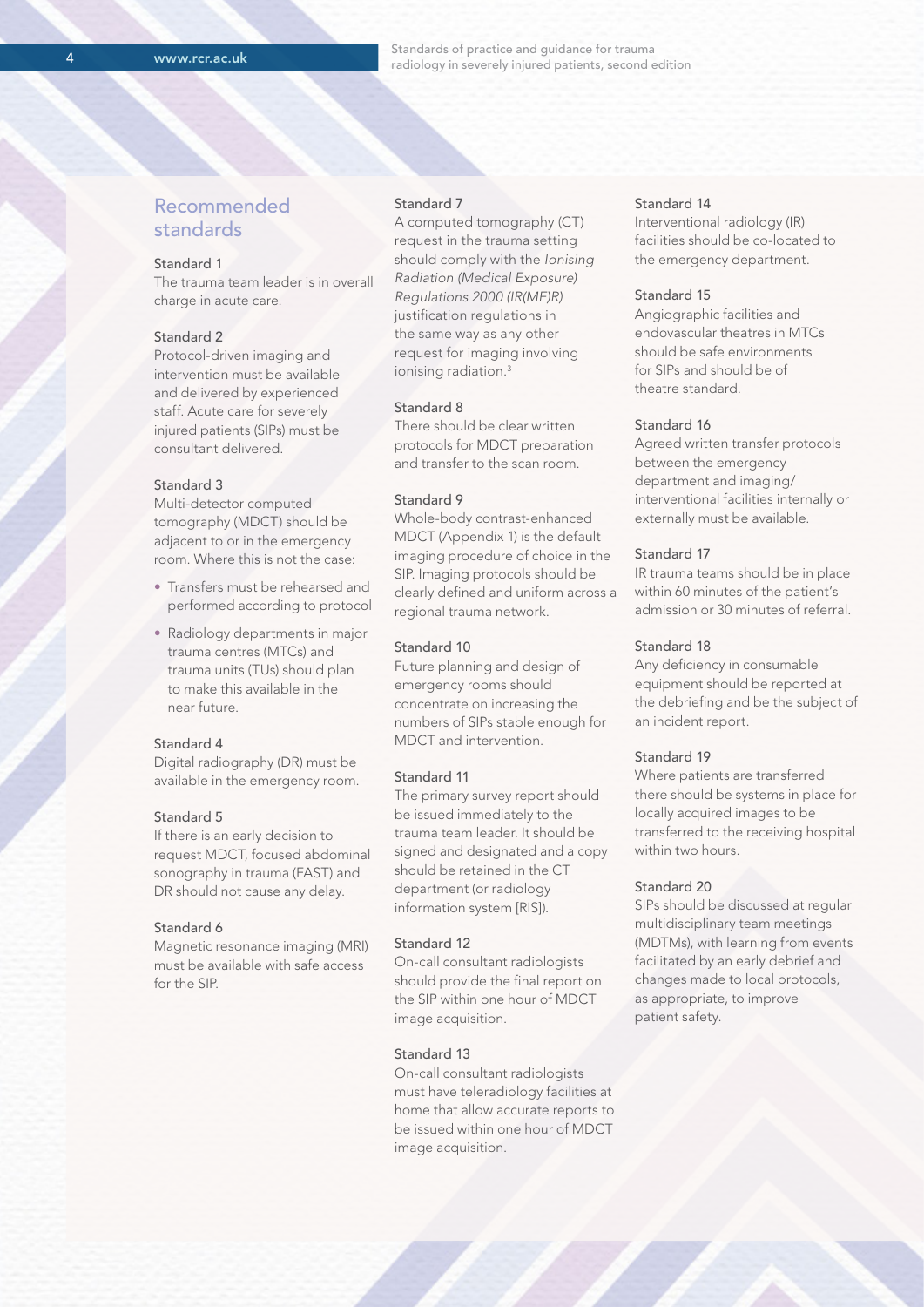'All regions should be moving trauma service provision into regional trauma network configurations in 2011/12. Tariff changes will be introduced from April 2011 that are designed to recompense for the complexity of multiple-injury patients. Designated major trauma centres should be planning the continuous provision of consultant led trauma teams, immediate computed tomography (CT) scan options, and access to interventional radiology services for haemorrhage.'

*The Operating Framework for the NHS in England 2011/124*

15 December 2010

## 1. Introduction

This standard of practice guideline is intended to complement the NHS report, *Regional Networks for Major Trauma*, to which Fellows of The Royal College of Radiologists (RCR) contributed through the NHS Clinical Advisory Groups (CAGs) report on regional trauma networks.5,6 These standards of practice are written with the support of the National Clinical Director for Trauma Care, under whose leadership the NHS CAG report was developed. These standards and guidelines should be read in conjunction with the NHS CAG publication which states the definitions and principles on which this set of standards is based.<sup>5</sup>

Although these standards are aimed at the management of severely injured patients (SIPs) in England, a similar standard of care is appropriate in managing severely injured patients in other parts of the UK.

The purpose of this publication is to set standards related to diagnostic and interventional radiology for use by major trauma centres (MTCs) and trauma units (TUs) relating to:

- How diagnostic imaging and interventional radiology services should be provided and used in the management of the severely injured patient
- When diagnostic imaging and interventional radiology are appropriate and when they are contraindicated
- What quality indicators can be used in the provision of diagnostic imaging and interventional radiology for trauma
- Provision of protocols for imaging and reporting that can be adapted according to loco-regional service requirements and equipment.

The standards reflect consensus opinion based on available evidence and best existing practice. As stated, they are intended for local and regional consideration for adoption and adaptation according to current and future resources.

They are based on the principle that the care provided to the trauma patient in the first few hours can be absolutely critical in terms of predicting longer-term recovery and that good trauma care involves getting the patient to the right place at the right time for the right treatment. The standards also recognise that in the overall management of the severely injured patient, from roadside to rehabilitation, diagnostic and therapeutic radiology play a pivotal role but form a small part of the whole management process.

The standards will deal largely but not exclusively with SIPs following major trauma. NHS Choices defines major trauma as 'multiple, serious injuries that could result in death or serious disability'.7 Serious injuries might include serious head injuries, severe gunshot wounds, falls, crush injuries or road traffic accidents.

Major trauma is defined in the scientific literature using the injury severity score (ISS).<sup>8</sup> The ISS is an anatomical scoring system derived from imaging and clinical examination which assigns a value to injuries in different parts of the body using the abbreviated injury scale (AIS).<sup>9</sup> The highest scores from three different body regions are used to calculate a figure representing the severity of injury. An ISS greater than 15 is defined as major trauma. This would include serious injuries such as bleeding in the brain or a fracture of the pelvis and cases of multiple injuries, especially where the risk of haemodynamic instability is a consideration.

Where trusts are not capable of providing the necessary level of service to adhere to these standards, protocols to transfer SIPs should be in place.

The acute trauma setting is not the place for disagreements about the patient pathway. Immediate management decisions must be made by the designated trauma team leader.

## Standard 1

The trauma team leader is in overall charge in acute care.

## . . . . . . . . . . . . . . . . . *Quality indicator*

MTCs and TUs will have multidisciplinary debriefings about SIPs on a regular basis to assess processes and adjust pathways if necessary. A radiologist involved in trauma management should attend such meetings. In addition, individual cases should be considered in the radiology department on a regular basis.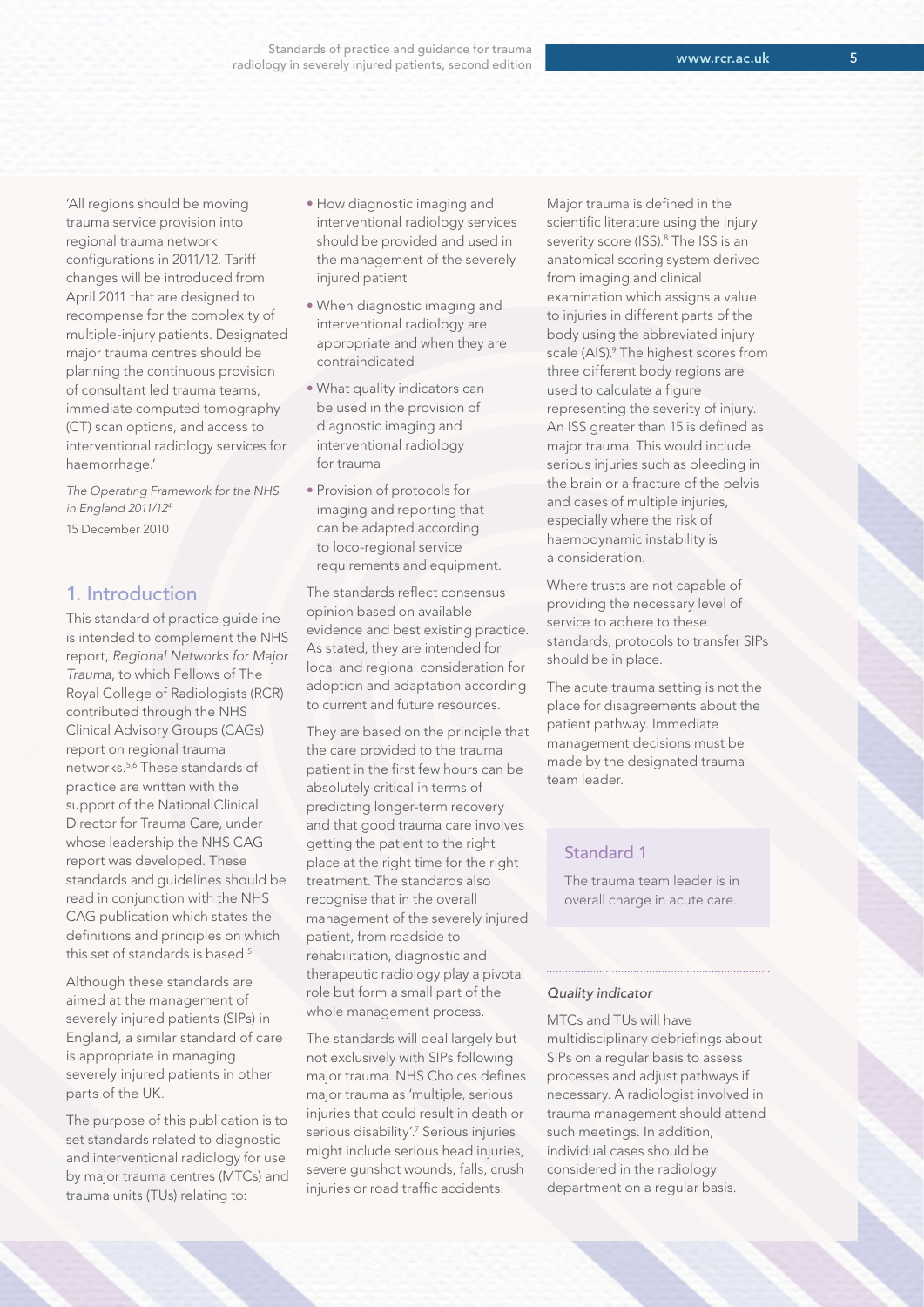# 2. Imaging and intervention

## Radiologists

Just as the trauma team leader must be an experienced consultant, there must also be consultantdelivered input for imaging and intervention.

## Standard 2

Protocol-driven imaging and intervention must be available and delivered by experienced staff. Acute care for SIPs must be consultant delivered.

## Location and facilities

The location of imaging facilities, their design and the equipment they contain should be based on the following principles.

- Speed is of the essence time is tissue, time is organs, time is life; delay is deterioration, disability and death
- Moving an SIP introduces delays and can exacerbate blood loss. The less the patient is moved and the shorter the distance, the greater will be the chance of survival
- Imaging in SIPs more accurately delineates the extent of injury than clinical examination
- The imaging technique of choice is the one which is definitive in the trauma setting. In SIPs this will most often be head-to-thigh contrast-enhanced multi-detector computed tomography (MDCT)
- Definitive imaging should not be delayed by other, less accurate investigations
- The imaging environment requires all the life-support facilities which are available in the emergency room. This will include monitoring and gases. The room design should allow visual and technical monitoring of the patient by anaesthetic staff.

## Standard 3

MDCT should be adjacent to or in the emergency room. Where this is not the case:

- Transfers must be rehearsed and performed according to protocols
- Radiology departments in MTCs and TUs should plan to make this available in the near future.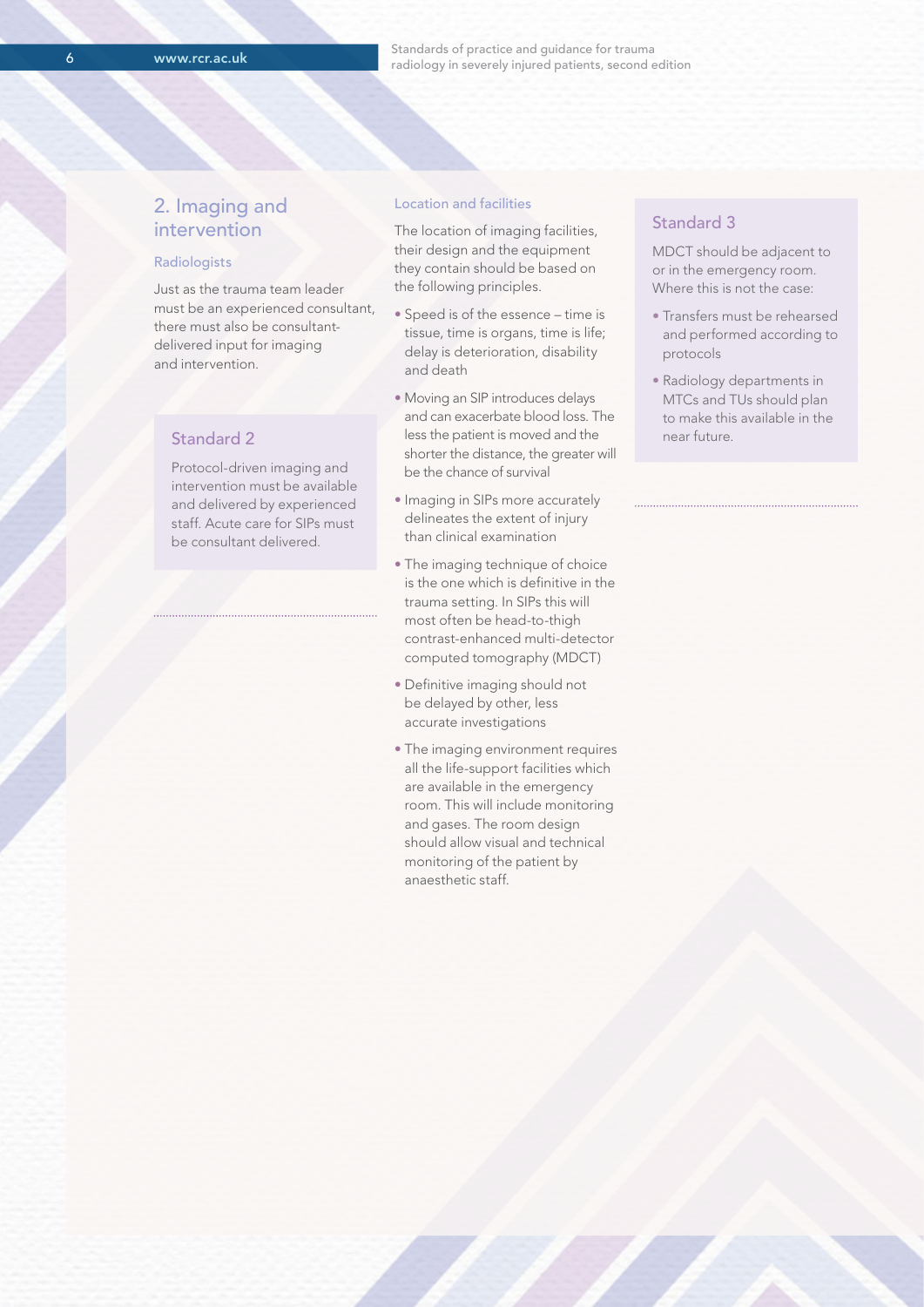## Digital radiography

Digital radiography (DR) must be available in the emergency room. A chest X-ray (CXR) might precede an MDCT scan if there is doubt about the side or presence of a pneumothorax in a patient with respiratory compromise. Once the decision is taken to request an emergency MDCT, plain films of the abdomen or pelvis are usually irrelevant and extremity imaging should be delayed until lifethreatening injuries have been diagnosed and treated. The British Orthopaedic Association and British Society of Spine Surgeons do not recommend plain films of the cervical-spine in SIPs and their standard of practice for cervicalspine clearance is CT.<sup>10</sup>

Cervical spinal injury precautions and pelvic binders should remain in place until the MDCT has been fully assessed.

Where severe injury is to the spine only, MDCT or an MRI scan might be required but a plain-film series of the cervical spine might also be indicated.

## Standard 4

Digital radiography must be available in the emergency room.

### FAST

Focused abdominal sonography in trauma (FAST) does not add any further information to that obtained from a CT scan and should not be performed if it would delay transfer to CT. FAST is a poor discriminator of the requirement or otherwise for laparotomy in trauma. Studies have shown negative predictive values of only 50–63% for FAST in unstable patients.11,12 FAST does have value in the diagnosis of pericardial effusion and, in experienced hands, might detect free intra-abdominal fluid in an otherwise noncompromised patient. It has an important role in triage when managing multiple SIPs simultaneously or in a major incident scenario. As with all imaging, a report on a FAST scan should be documented and the designation of the operator recorded. In computerised triage of calls, SIPs must be given top priority and it should be confirmed explicitly when a patient can be safely received by the imaging department.

## Standard 5

If there is an early decision to request MDCT, FAST and DR should not cause any delay.

#### *Quality indicator*

Where FAST or plain films have been used in an SIP, their use and value in that case should be evaluated in a multidisciplinary debriefing.

#### Magnetic resonance imaging (MRI)

MRI is not indicated in the setting of acute trauma care. However, in the MTC, it must be available 24 hours a day, seven days a week. It should be in the same building as the emergency department or, if it is in a different building, protocols should be in place for the transfer of critically injured patients if further management is dependent on MRI in the first 12 hours. In a TU without access to 24-hour MRI, formal written protocols should be in place for the transfer of patients to a facility that has 24-hour MRI.

## Standard 6

MRI must be available with safe access for the SIP.

#### *Quality indicator*

Availability of clear protocols for the transfer of SIPs to MRI facilities within 12 hours.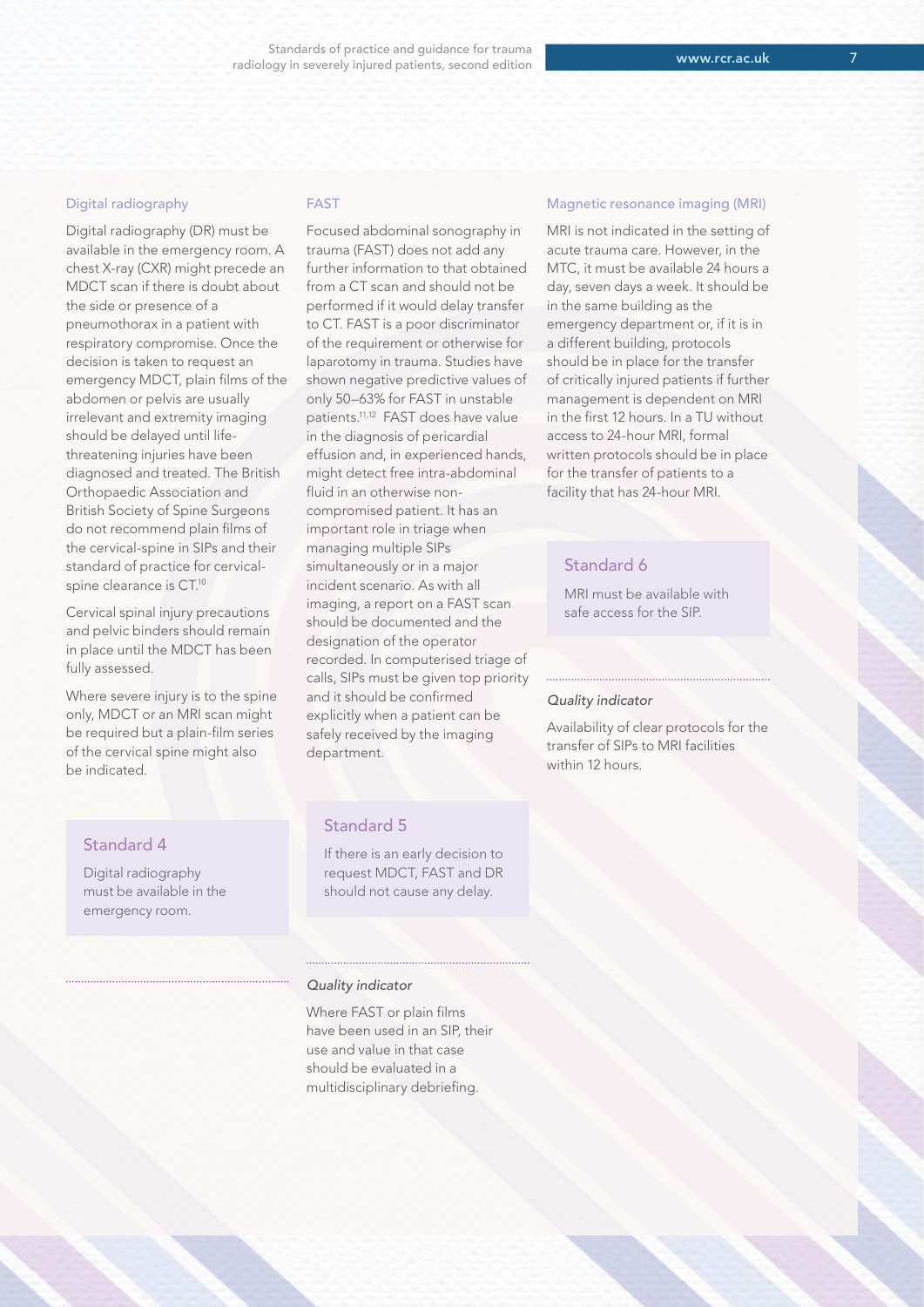# 3. Indications for imaging in the SIP

As stated above, there may be indications for plain DR but these should never delay an MDCT if a decision has been taken early that this is the imaging modality of choice. There may be circumstances where imaging is inappropriate; for example, where an SIP is admitted with profound shock, is not responding to intravenous fluids and the site of bleeding is clear from the mechanism of injury and rapid assessment. Such patients may be best taken straight to theatre. The more accessible the MDCT scanner is to the emergency room and the more efficient CT transfer organisation is, the less frequently this should happen.

A polytrauma protocol MDCT is indicated when:

- There is haemodynamic instability
- The mechanism of injury or presentation suggests that there may be occult severe injuries that cannot be excluded by clinical examination or plain films
- FAST (if used) has demonstrated intra-abdominal fluid
- Plain films suggest significant injury, such as pneumothorax or pelvic fractures
- There is obvious severe injury on clinical assessment.

## Standard 7

A CT request in the trauma setting should comply with the *Ionising Radiation (Medical Exposure) Regulations 2000 (IR(ME)R)*  justification regulations in the same way as any other request for imaging involving ionising radiation.3

## *Quality indicator*

An annual audit of justification in trauma imaging should be carried out by the radiology department.

Appendix 2 demonstrates a sample request card which trusts can modify according to local needs.

NOTE: Some MTCs in other European and North American countries have adopted a 'CT-first' protocol. The UK awaits the results of the randomised study of early assessment by CT scanning in trauma patients (REACT) trial, currently recruiting patients to a CT-first or resuscitation-first protocol in the Netherlands.13 The result of that study might supersede the indications above and major trauma itself may justify immediate MDCT, delaying only in the resuscitation area for time-critical interventions such as securing an airway or profound hypotension.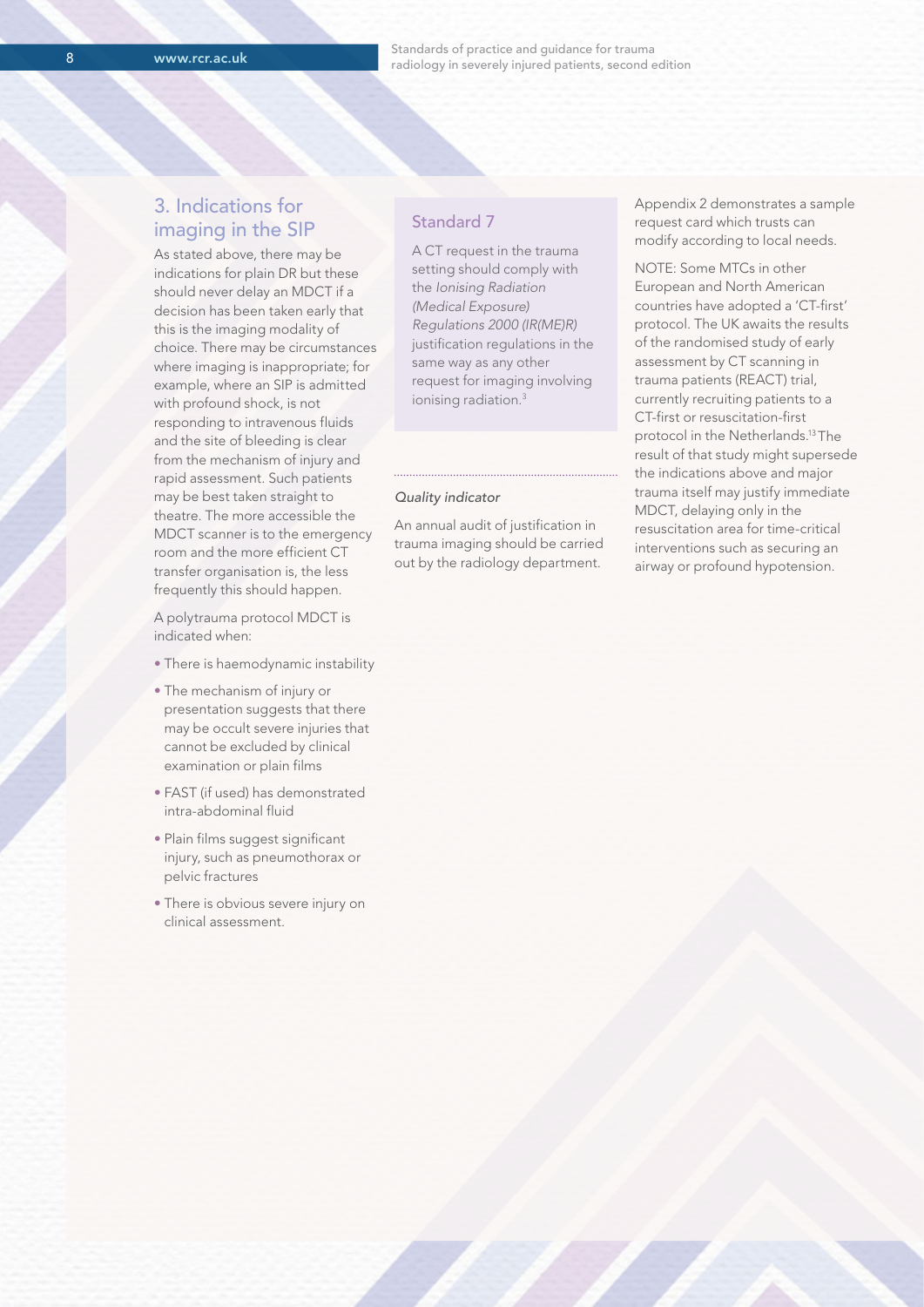# 4. Preparation and transfer to MDCT

There should be agreed local protocols with clear attribution of responsibility for every stage.

#### Request for MDCT

Clear protocols must exist for notifying the CT department of the need for urgent imaging and how the department will respond to ensure that the scanner is clear to receive the incoming injured patient. It must be clear who is responsible for this at both ends. There should be a detailed polytrauma request form (see Appendix 2).

## Transfer route to CT

This must be established in advance. Transfer staff should be notified well in advance.

#### Intravenous access

Right antecubital access is preferred for contrast administration (left-sided injections compromise interpretation of mediastinal vasculature). However, if arm vein access is not possible and a central line is *in situ*, it should be of a type that can accept 4 millilitres (ml) of contrast/second via a power injector. This might require local negotiation with emergency department doctors beforehand.

## Pelvic fracture

If a pelvic fracture is suspected, a temporary pelvic stabilisation (wrap, binder and so on) should be applied before MDCT.

## Limb fractures

Only immediately limb conserving manipulations/splinting should be performed prior to CT with rapid immobilisation such as air splints.

#### Urinary catheter

All SIPs without obvious contraindications should be catheterised unless this would delay transfer to CT. The catheter should be clamped prior to MDCT.

#### **Pregnancy**

There must be awareness of pregnancy status in female SIPs of childbearing age. The health of the mother takes precedence over the health of the fetus and, if appropriate, modification of pathways should be decided by the trauma team leader and consultant radiologist.

## Standard 8

There should be clear written protocols for MDCT preparation and transfer to the scan room.

#### *Quality indicator*

Written protocols should be available for MDCT and patient transfer, with discussion of any problems that arise during this process at the debriefing.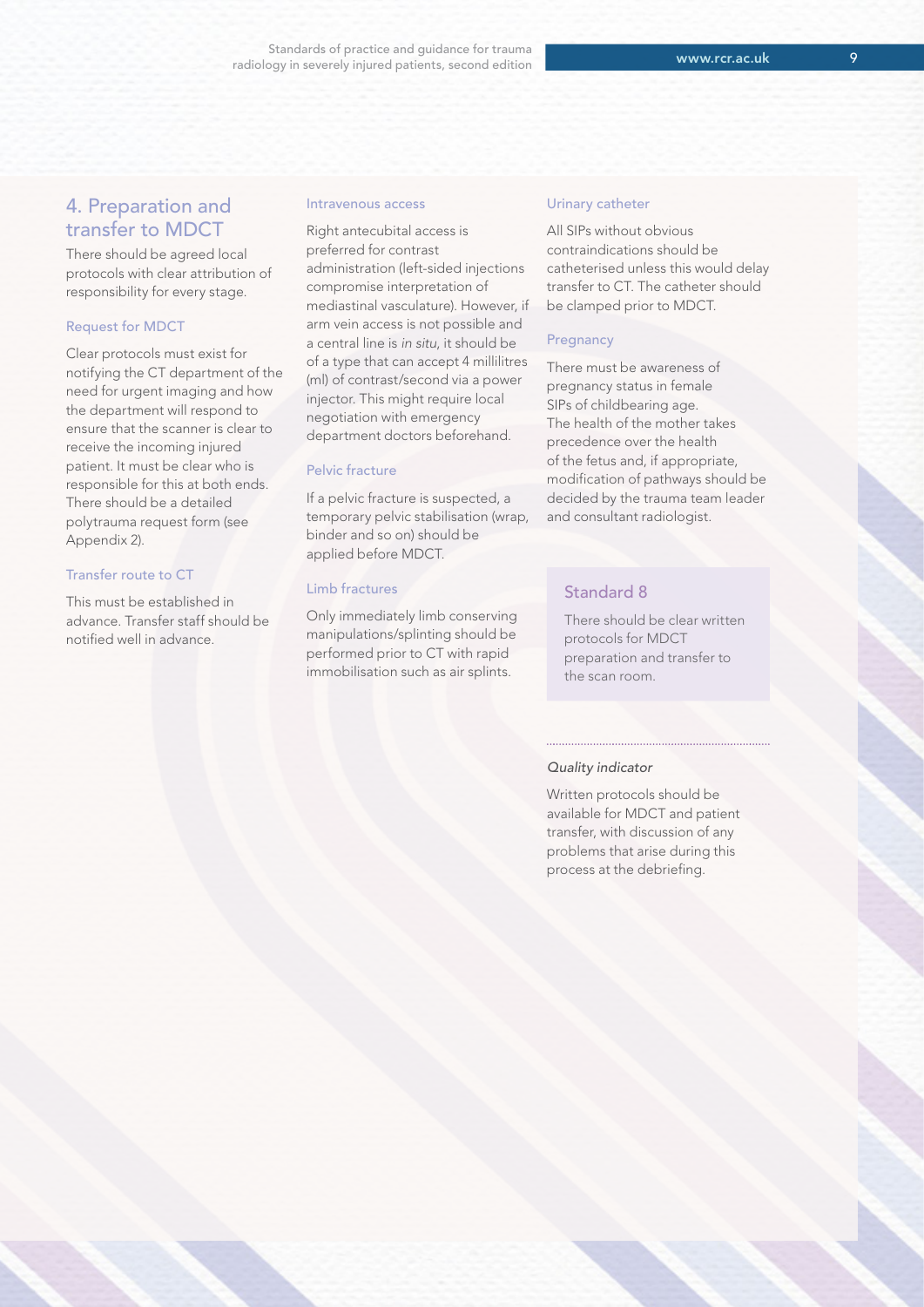Whole-body MDCT has been shown to be a predictor of survival in SIPs when compared to no CT or targeted CT.<sup>14</sup>

Clearly there are many abnormalities that might be detected on whole-body MDCT in the SIP and protocols should be designed to image these as clearly as possible. Protocols should be the same across networks so that repeat scanning is not required where transfer is necessary.

Where active contrast extravasation is seen, the on-call interventional radiologist should be informed immediately along with the trauma team leader. Where findings are equivocal, the on-call consultant radiologist should be asked for an immediate opinion.

Examples of polytrauma CT protocols are listed in Appendix 1. An MDCT protocol should be agreed across a trauma network to ensure consistency and obviate the need for repeat scanning if transfer is necessary.

The NHS CAG document refers to the patient who is 'stable enough to undergo MDCT'.<sup>5</sup> The phrase used reflects the difficulty in being too prescriptive in giving guidance about the stability of an SIP and fitness for investigation. It can be argued that the greater the haemodynamic instability, the greater the requirement for accurate diagnosis to allow targeted surgery/intervention. In the perfect emergency room environment where all imaging is immediately co-located, there should be a very small minority of patients too unstable for MDCT. Such patients would probably require open procedures in the emergency room environment. However, local circumstances will vary and undoubtedly such

decisions have to be made at the time by the trauma team leader after consultation.

Protocols for unstable patient transfer should take account of unit geography and be rehearsed to maximise the proportion of patients who can access CT.

## Standard 9

Whole-body contrastenhanced MDCT (Appendix 1) is the default imaging procedure of choice in the SIP. Imaging protocols should be clearly defined and uniform across a regional trauma network.

## Standard 10

Future planning and design of emergency rooms should concentrate on increasing the numbers of SIPs stable enough for MDCT and intervention.

## *Quality indicator*

Imaging and reporting protocols should be agreed across referral regions and written protocols must be available.

# 6. Reporting

The initial MDCT should be attended by an appropriately trained on-call radiologist. Trainees should involve on-call consultant radiologists as soon as possible.

Reporting follows the advanced trauma life support (ATLS) system in that there should be an initial primary survey followed by a secondary survey.<sup>15</sup>

## Initial primary survey review

The aim of this is to give an immediate indication of the major life-threatening injuries while active management continues. The initial images should be reviewed looking for thoracic injuries that might impair breathing, vascular injuries that might cause bleeding and neurological injuries that might cause disability if not treated rapidly. A suggested CT primary survey pro forma is provided in Appendix 3. Such a form should be filled in at the time, signed and dated. A copy should be handed to the trauma team leader and a duplicate scanned into the radiology information system (RIS).

The clinical team should fill in their contact details so that when the full trauma pro forma report is completed, all the necessary points of contact are available.

## Standard 11

The primary survey report should be issued immediately to the trauma team leader. It should be signed and designated and a copy should be retained in the CT department (or RIS).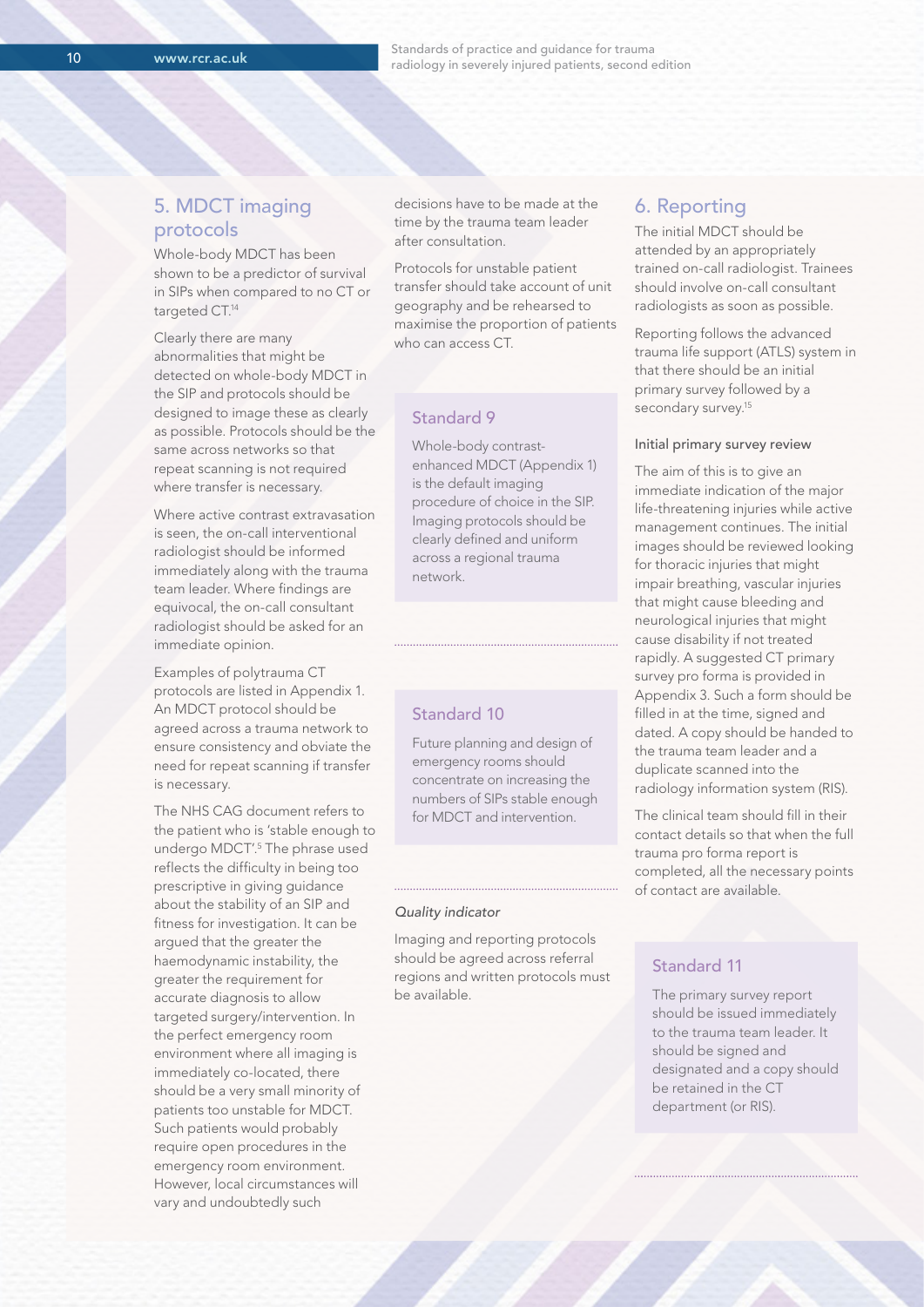## 7. Secondary/definitive survey

Once the initial scan results and pro forma have been communicated to the trauma team, the scan should be carefully reviewed against a written set of criteria and the completed secondary trauma report (Appendix 4). This should be performed by a consultant radiologist or in consultation with a consultant radiologist who may provide this report via a teleradiology link of suitable quality.<sup>16</sup>

NOTE: Radiologists working remotely for teleradiology companies have imaging equipment that allows diagnostic reports in real time and the UK military have reporting facilities in the UK that allow accurate reporting of trauma scans from field hospitals anywhere in the world, although they do deploy radiologists on site to cope with rapid fluctuations in patient care.

All the areas listed in Appendix 4 should be reported on. This report should be completed within one hour to ensure there is no unnecessary delay to clinical management. Any significant findings, particularly where there is a variance to the initial primary survey report, should be telephoned through to relevant clinicians. Again, the list of contact details will be invaluable where there is a change in findings.<sup>17</sup>

## Standard 12

On-call consultant radiologists should provide the final report on the SIP within one hour of MDCT image acquisition.

## Standard 13

On-call consultant radiologists must have teleradiology facilities at home that allow accurate reports to be issued within one hour of MDCT image acquisition.

#### *Quality indicator*

All imaging should be discussed at debriefing meetings and errors of protocol or fact discussed at discrepancy meetings.<sup>18</sup>

# 8. Interventional radiology (IR)

The role of IR in the SIP is to stop haemorrhage as quickly as possible with minimal interference to the patient's already damaged physiology. It is as much a form of damage control as pressing on a bleeding artery or surgical packing. Information supplied by MDCT is key to informing the decisionmaking process and guiding a catheter to the haemorrhage site. It is likely that there will never be Level 1 evidence for endovascular techniques in trauma but, with this caveat, there are no significant contraindications to the use of IR to arrest haemorrhage in major trauma. There is a growing body of Level 2/3 evidence for its safety, efficacy, speed and costeffectiveness. There are high costs in establishing and running a 24/7 IR service, but these can result in significant savings compared to alternative surgical treatments.19

The decision on whether a patient with traumatic haemorrhage undergoes endovascular treatment, open surgery, a combination of the two or non-operative management (NOM) is typically made by both the trauma team leader and the interventional radiologist after consultation with other consultants involved (Appendix 5). Decisions must be made quickly and should be driven by agreed algorithms. Establishing routes of communication between the services is paramount.

A checklist of quality indicators for IR is provided in Appendix 6.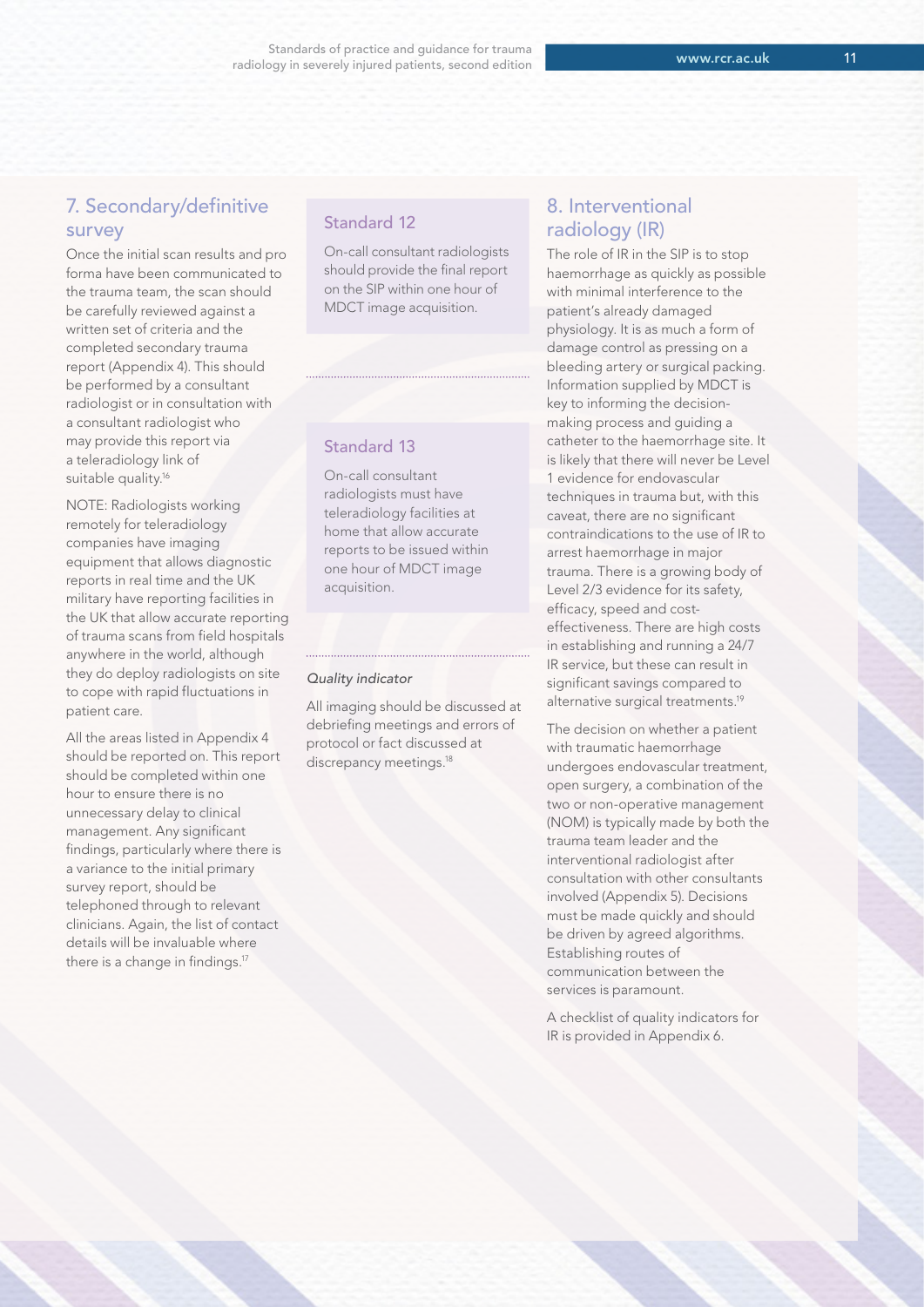12 www.rcr.ac.uk Standards of practice and guidance for trauma radiology in severely injured patients, second edition

# 9. Endovascular theatres (see Appendix 6)

When IR is indicated in SIP management, rapid access to endovascular intervention is essential. Therefore, angiography facilities should be located as close as possible to the emergency department and should certainly be in the same building and on the same floor. In future, angiography suites should be co-located within an acute theatre complex/ emergency room that provides surgical and anaesthetic support to acutely ill patients. Such facilities are not yet available in the UK.

## Standard 14

IR facilities should be co-located to the emergency department.

# 10. Facilities (see Appendix 6)

Angiography suites must have modern (installed within the last ten years) fixed C-arm imaging equipment. Rooms need to be large enough to handle the numerous individuals who accompany the very unstable trauma patient.

They should have the same facilities as an operating theatre and ideally should have positive pressure air change.

Portable C-arm equipment should only be used in the context of immediate stabilisation by occlusion balloon inflation. Portable units do not offer the same imaging quality as fixed units and there is

evidence of patient harm occurring with the use of such units, principally due to poor image quality.<sup>20</sup>

In addition, portable units can only operate for a limited time before overheating.

## Standard 15

Angiographic facilities and endovascular theatres in MTCs should be safe environments for SIPs and should be of theatre standard.

## 11. Protocols

Local services should take particular care to develop transfer protocols for both internal and external anaesthetic supported transfer. A frequent source of delay in many centres is the internal transfer of haemodynamically compromised patients for CT imaging or embolisation. Agreed pathways and improvements to the local environment should be prioritised to minimise delay while maintaining patient safety.

## Standard 16

Agreed written transfer protocols between the emergency department and imaging/interventional facilities internally or externally must be available.

# 12. Workforce (see Appendix 6)

Adequate staffing levels (radiologist, radiographer and nursing staff) must be available. Much trauma occurs outside normal working hours and the best clinical outcomes are achieved by rapid access to a consultant-led and delivered IR service.

If resident on-call IR staff are not considered necessary, early warning systems for on-call IR teams should be in place. The priority must be, at all times, to develop systems that reduce the key clinical criterion of the total time to arrest haemorrhage.

## Standard 17

IR trauma teams should be in place within 60 minutes of the patient's admission or 30 minutes of referral.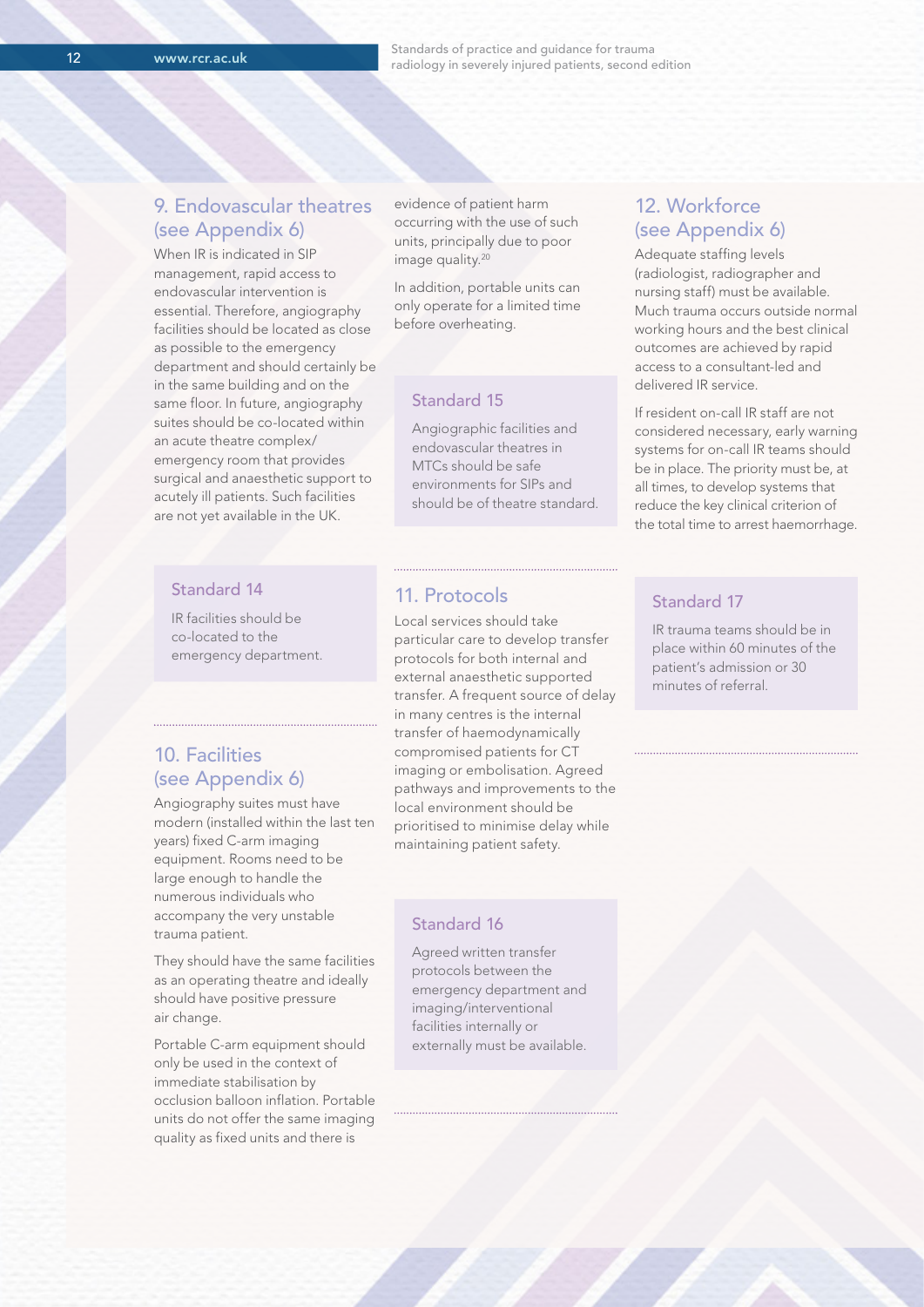## 13. Consumable equipment (see Appendix 6)

There should be a full range of occlusion balloons, catheters, embolic materials and stent grafts available and there should be a robust system in place for replacement of used items. The use of embolisation packs is particularly recommended, especially on rare occasions when procedures are being undertaken outside the routine angiographic environment.

## Standard 18

Any deficiency in consumable equipment should be reported at the debriefing and be the subject of an incident report.

Sometimes patients may need to be transferred from one unit to another, for example a TU to an MTC, and unnecessary repeat investigations should be avoided. All current relevant images should be transferred with the patient as securely as possible. This is best achieved using an image exchange portal (IEP).

## Standard 19

Where patients are transferred there should be systems in place for locally acquired images to be transferred to the receiving hospital within two hours.

Patients often have complex injuries with a large range of specialties and non-clinical staff involved with the patient's care. Incidental findings may also be seen in around 33–43% of patients, with approximately 15% being defined as major. However, in reviews, only a small proportion of these are followed up.<sup>21-23</sup> Regular multidisciplinary team meetings (MDTMs), as in other services, are required to ensure good communication and holistic management of the patient.

## Standard 20

Severely injured patients (SIPs) should be discussed at regular MDTMs, with learning from events facilitated by an early debrief and changes made to local protocols, as appropriate, to improve patient safety.

## 14. Simulation

Simulation of major trauma allows the teams to rehearse unusual as well as more typical scenarios in a controlled manner so that units are better prepared, and should be routinely performed in MTCs and TUs. In 2009 the previous Chief Medical Officer, Sir Liam Donaldson, issued a directive on simulation and there has been a drive to create simulation centres for the purposes of training interventional radiologists for the benefit of patients.24 MTCs in particular would benefit from access to these.

# 15. Audit and morbidity and mortality meetings

Multidisciplinary team audit, including all involved specialties, is essential to improve and maintain high-quality clinical services. Radiologists should ensure they participate in ongoing audit of trauma services and contribute to local and national audit mechanisms.

Approved by the Clinical Radiology Faculty Board: 27 February 2015.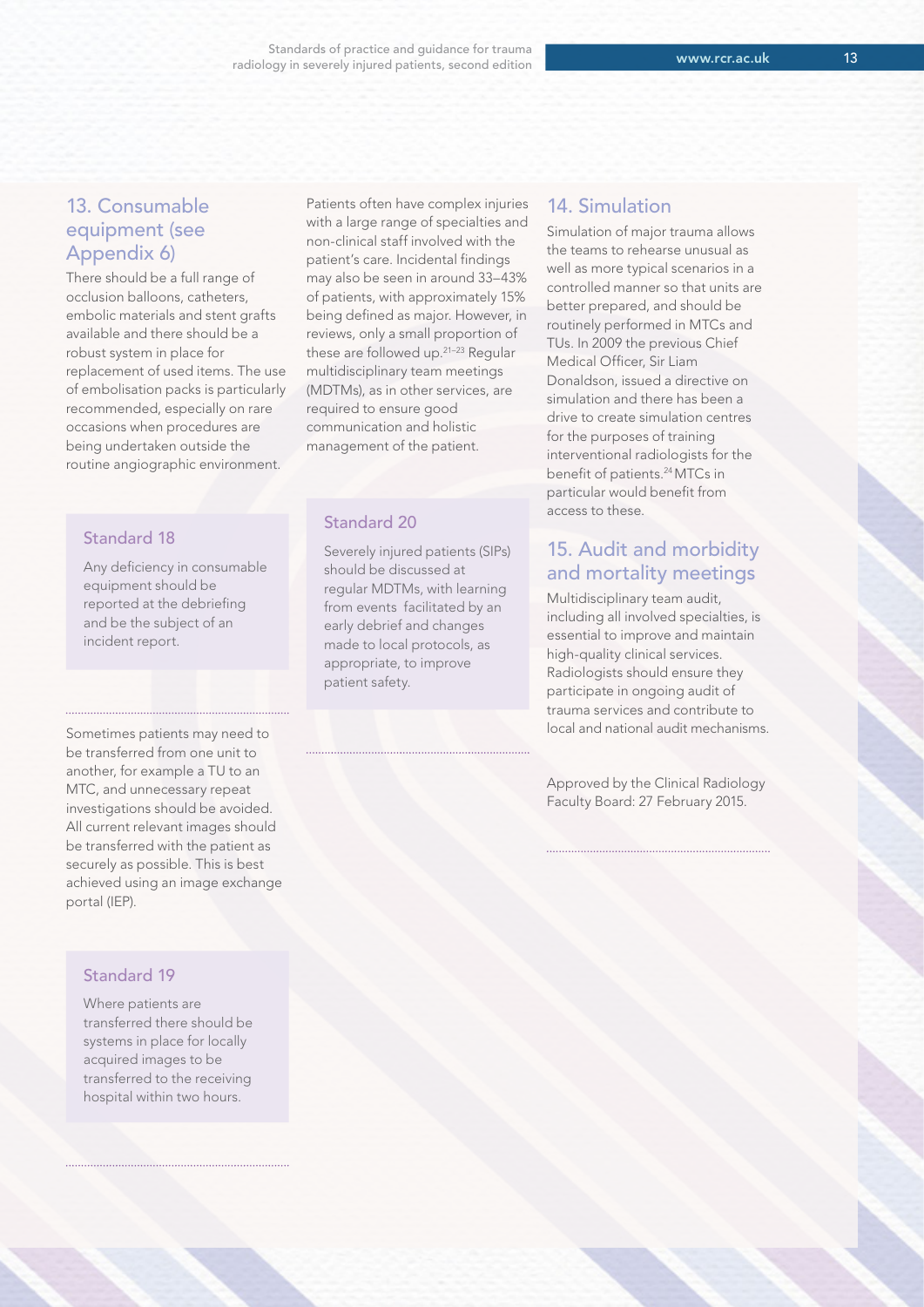## References

- 1. The Mid Staffordshire NHS Foundation Trust Public Inquiry. Chaired by Robert Francis QC. *Report of the Mid Staffordshire NHS Foundation Trust Public Inquiry*. London: The Stationery Office, 2013.
- 2. The Royal College of Radiologists. *Paediatric trauma protocols*. London: The Royal College of Radiologists, 2014.
- 3. Department of Health. *Ionising radiation (medical exposure) regulations 2000*. London: The Stationery Office, 2000.
- 4. Department of Health. *The Operating framework for the NHS in England 2011/12*. London: Department of Health, 2010.
- 5. NHS Clinical Advisory Group. *Regional networks for major trauma centres*. London: NHS Clinical Advisory Group, 2010.
- 6. Centre for Workforce Intelligence. *Regional trauma networks. NHS clinical advisory group on major trauma workforce*. London: Centre for Workforce Intelligence, 2011.
- 7. www.nhs.uk/NHSEngland/ AboutNHSservices/ Emergencyandurgentcareservices/ Pages/Majortraumaservices.aspx (last accessed 06/07/2015)
- 8. Baker SP, O'Neill B, Haddon W Jr, Long WB. The injury severity score: a method for describing patients with multiple injuries and evaluating emergency care. *J Trauma* 1974; 14: 187–196.
- 9. Copes WS, Sacco WJ, Champion HR, Bain LW. Progress in characterising anatomic injury. In: *Proceedings of the 33rd Annual Meeting of the Association for the Advancement of Automotive Medicine*. Baltimore, MA, USA: 205–218.
- 10. British Orthopaedic Association and British Association of Spine Surgeons. *Standards for trauma (BOAST). Spinal clearance in the trauma patient*. London: British Orthopaedic Association, 2008.
- 11. Friese RS, Malekzadeh S, Shafi S, Gentilello LM, Starr A. Abdominal ultrasound is an unreliable modality for the detection of hemoperitoneum in patients with pelvic fracture. *J Trauma* 2007; 63: 97–102.
- 12. Tayal VS, Nielsen A, Jones AE, Thomason MH, Kellam J, Norton HJ. Accuracy of trauma ultrasound in major pelvic injury. *J Trauma-Injury Infection & Critical Care* 2006; 61: 1453–1457.
- 13. Saltzherr TP, Fung Kon Jin PH *et al*. An evaluation of a shockroom located CT scanner: a randomized study of early assessment by CT scanning in trauma patients in the bi-located trauma center North-West Netherlands (REACT trial). *BMC Emerg Med* 2008; 8: 10.
- 14. Huber-Wagner S, Lefering R, Qvick LM *et al.* Effect of whole-body CT during trauma resuscitation on survival: a retrospective, multicentre study. *Lancet* 2009; 373: 1455–1461.
- 15. www.facs.org/trauma/atls/ about.html (last accessed 06/07/2015)
- 16. The Royal College of Radiologists. *Standards for the provision of teleradiology within the United Kingdom*. London: The Royal College of Radiologists, 2010.
- 17. The Royal College of Radiologists. *Standards for the communication of critical, urgent and unexpected significant radiological findings*. London: The Royal College of Radiologists, 2008.
- 18. The Royal College of Radiologists. *Standards for Learning from Discrepancies meetings*. London: The Royal College of Radiologists, 2014.
- 19. Simonetti G, Bollero E, Ciarrapico AM *et al*. Hospital organization and importance of an interventional radiology inpatient admitting service: Italian single-center 3-year experience. *Cardiovasc Interv Radiol* 2009; 32(2): 213–220.
- 20. Medicines and Healthcare Products Regulatory Agency. *Joint working group to produce guidance on delivering an endovascular aneurysm repair (EVAR) service*. London: Medicines and Healthcare Products Regulatory Agency, 2010.
- 21. Munk MD, Peitzman AB, Hostler DP, Wolfson AB. Frequency and follow-up of incidental findings on trauma computed tomography scans: experience at a level one trauma center. *J Emerg Med* 2010; 38(3):346–350.
- 22. Thompson RJ, Wojcik SM, Grant WD, Ko PY. Incidental findings on CT scans in the emergency department. *Emerg Med Int* 2011; 2011: 624847.
- 23. Paluska TR, Sise MJ, Sack DI *et al*. Incidental CT findings in trauma patients: incidence and implications for care of the injured. *J Trauma* 2007; 62(1): 157–161.
- 24. Sir Liam Donaldson. *150 years of the Annual Report of the Chief Medical Officer: On the state of public health 2008*. London: Department of Health, 2009.
- 25. Chakraverty S, Flood K, Kessel D, McPherson S, Nicholson T, Ray Jr CE, Robertson I, van Delden O. CIRSE guidelines: quality improvement guidelines for endovascular treatment of traumatic haemorrhage. *Cardiovasc Intervent Radiol* 2012; 35: 472–482.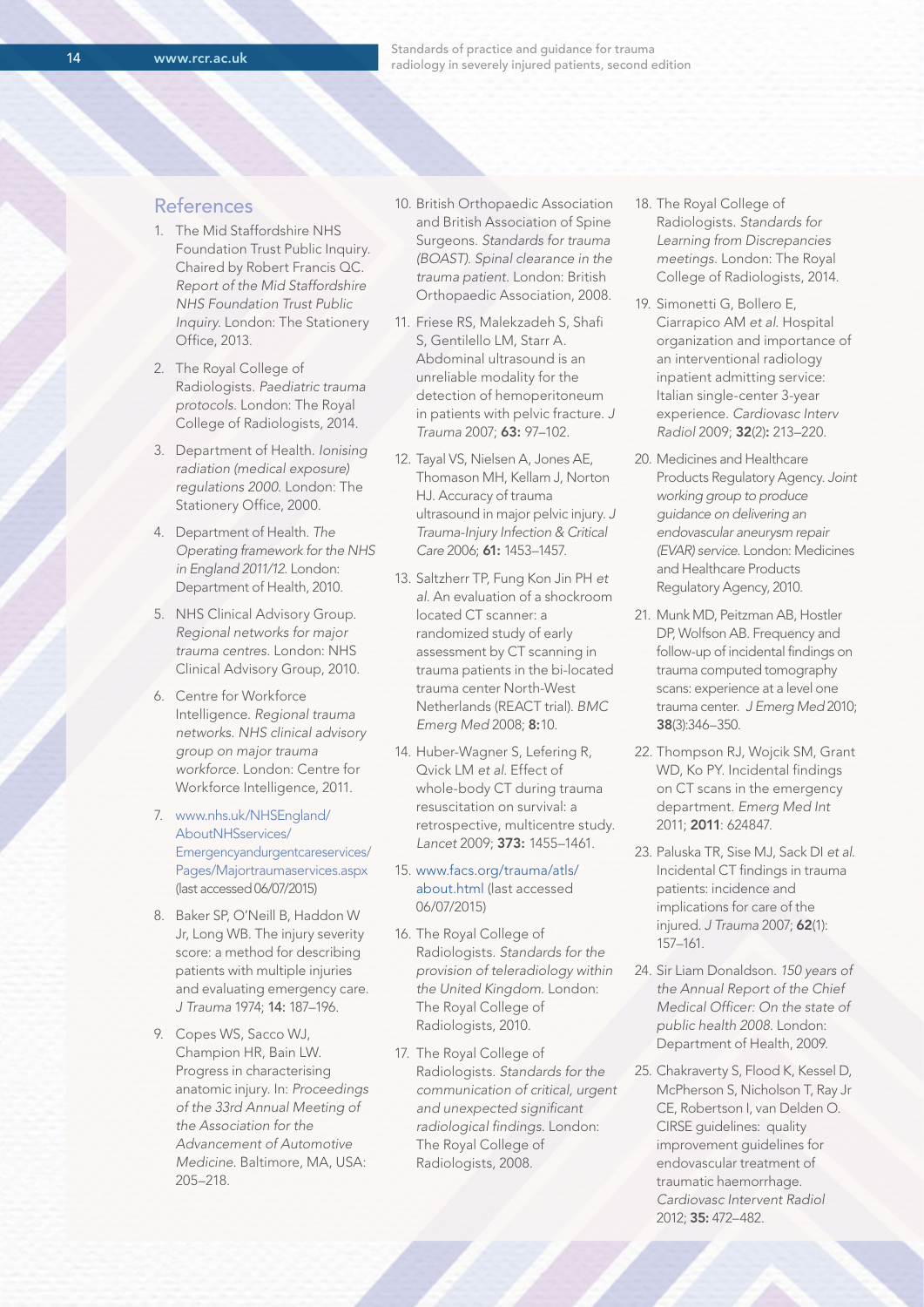# Appendix 1. Examples of polytrauma protocols

For paediatric trauma patients, refer to the RCR's *Paediatric trauma protocols*. 2

## Example 1

The haemodynamically stable SIP: Clamp urinary catheter before patient leaves emergency department.

Oral contrast: Not required for standard protocol.

Rectal contrast: When there is penetrating trauma to the abdominal or pelvic cavity, there is a strong argument for using rectal and oral contrast to help detect bowel injury. Give 1,000 ml 2% iodinated contrast delivered via a drip system and ballooned Foley catheter.

Intravenous contrast: 150 ml @ 3 ml/sec. Venous access, whenever possible, should be via an anticubital fossa vein. Avoid small peripheral lines on backs of hands, central lines etc. Ideally use a right arm injection and commence scanning at 25 seconds.

Scan from C6 to groin: Thorax should be in arterial phase (25 seconds), abdominal and pelvic imaging should then follow, aiming to commence scanning the liver and spleen at 60 to 65 seconds.

## Modify times for the elderly.

*In order:*

- 1. Standard head CT
- 2. Cervical spine

Collimation: 1.25 mm

Coverage: C0–bottom of T1

Reformats: standard sagittal and coronal

3. Chest, abdomen, pelvis

4. Collimation 2.5 mm. In obese patient or if other technical problems, 5 mm may be a compromise option. Thin slice but noisy images are not helpful.

Reformats – reconstruct 2.5 mm sagittal and coronal reformats for dorsal spine and lumbar spine. If suspicion of pelvic trauma, reconstruct pelvic images at 2.5 mm then do coronal reformats. A coronal soft tissue reformat of chest, abdomen and pelvis is often helpful, particularly when discussing findings with clinicians.

## The haemodynamically unstable SIP

This is aimed at a specific subset of patients where CT forms part of the ATLS primary survey, with the focus of the study aimed at detecting acute life-threatening injuries. This should be used where there is clinical evidence of bleeding or a high likelihood of vascular trauma.

The protocol is particularly aimed at the identification and characterisation of potential bleeding.

Clamp urinary catheter before patient leaves emergency department

Oral contrast: Not required.

Rectal contrast: Not required.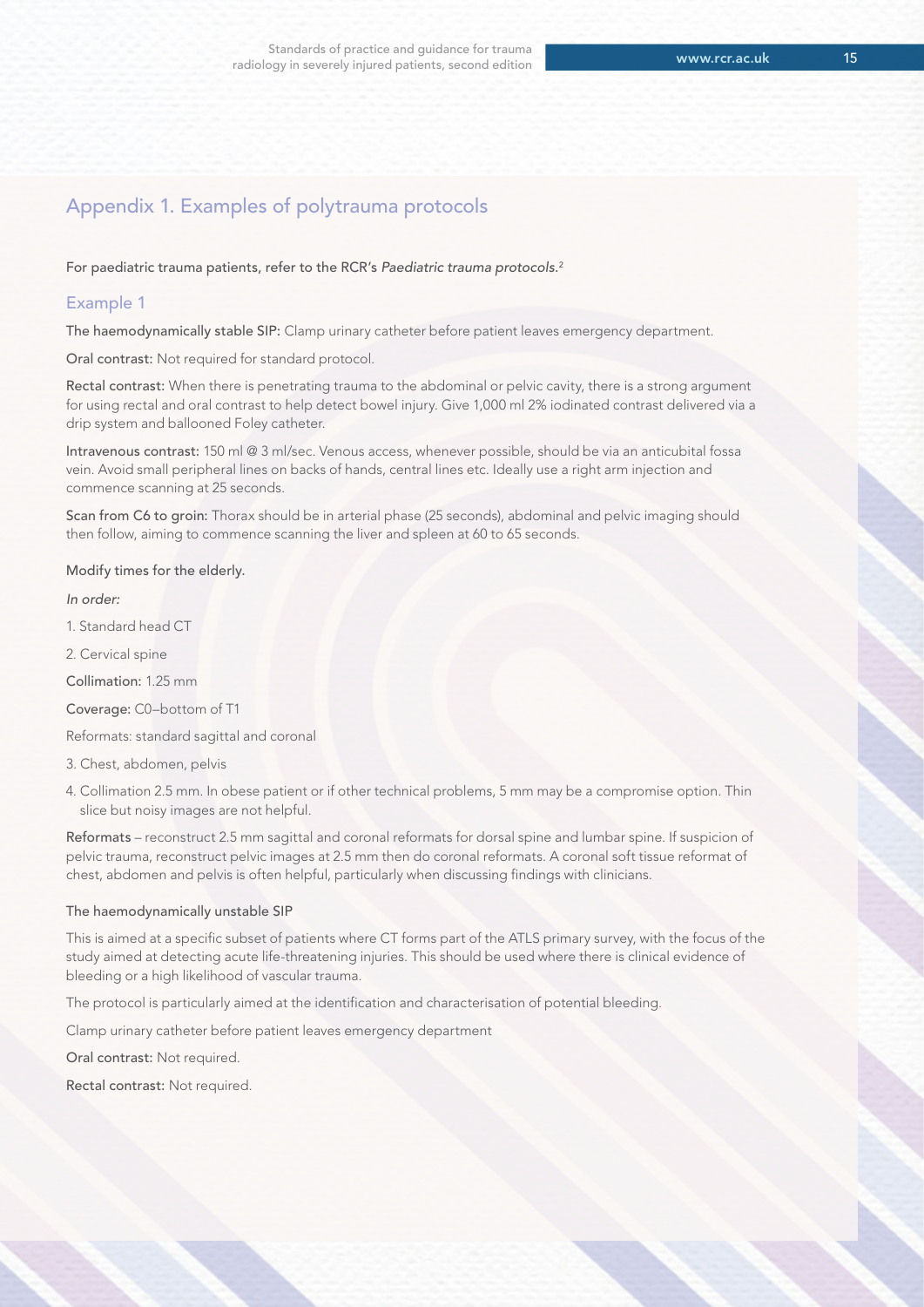#### Reformats: As per polytrauma protocol.

- 1. Standard head CT
- 2. Cervical spine
	- Collimation: 1.25 mm
	- Coverage: C0–bottom of T1
	- Reformats: standard sagittal and coronal
- 3. Chest, abdomen, pelvis and extend to knees if possible

Non-contrast-enhanced volume is of no value in trauma.

a) Arterial phase volume

- Intravenous contrast: 150 ml @ 3 ml/sec. Use a right antecubital vein injection and commence scanning at 25 seconds. Scan from C6 to groin (see thoracic aortic protocols). Modify times for older patients etc.
- Collimation: 1 mm. For obese patient or other technical problems, 2.5–5 mm
- b) Portal venous phase. The abdomen and pelvis should be routinely rescanned in PV phase (not before 60–65 seconds, later for the elderly)
	- Collimation: 2.5 seconds. Domes of diaphragm to below symphysis pubis
	- Reformats reconstruct 2.5 mm for dorsal spine and lumbar spine. Sagittal and coronal reformats.
- c) Delayed phase. Abdomen and pelvis 60 seconds post-commencement portal venous phase
	- Collimation: 2.5 seconds. The initial images should be reviewed on the scanner console and delayed imaging performed through all areas suspicious for active bleeding or where solid organ injury detected.

## Example 2

#### *Key points*

You are looking for foci of active bleeding and trying to determine whether these are arterial or venous in origin. Active arterial bleeding is rarely self-limiting so urgent treatment is required. Where there is definite active bleeding, this MUST be discussed with the on-call interventional radiologist; where the findings are equivocal, the on-call CT consultant. In addition, ensure that the relevant clinician is kept fully informed.

#### Patient preparation; refer to the *Paediatric trauma protocols2*

- Clamp urinary catheter prior to leaving emergency department (ED) (especially if bladder trauma)
- Oral water unless it delays the scan
- Remove radio-opaque objects
- Patient on a spinal board (ED to do this)
	- Head towards gantry (do not use head rest)
	- Arms by side for head/neck CT and support
	- Arms up if possible for chest/abdomen

#### Head – routine head (spiral) in head folder

- Lateral topogram
- 5 mm axial slices over view whole-head recon
- 1 mm axial slices cranium whole-head recon
- 1 mm axial slices bone whole head recon
- 4d recon whole-head angle to lowest border of occiput and supra-orbital margin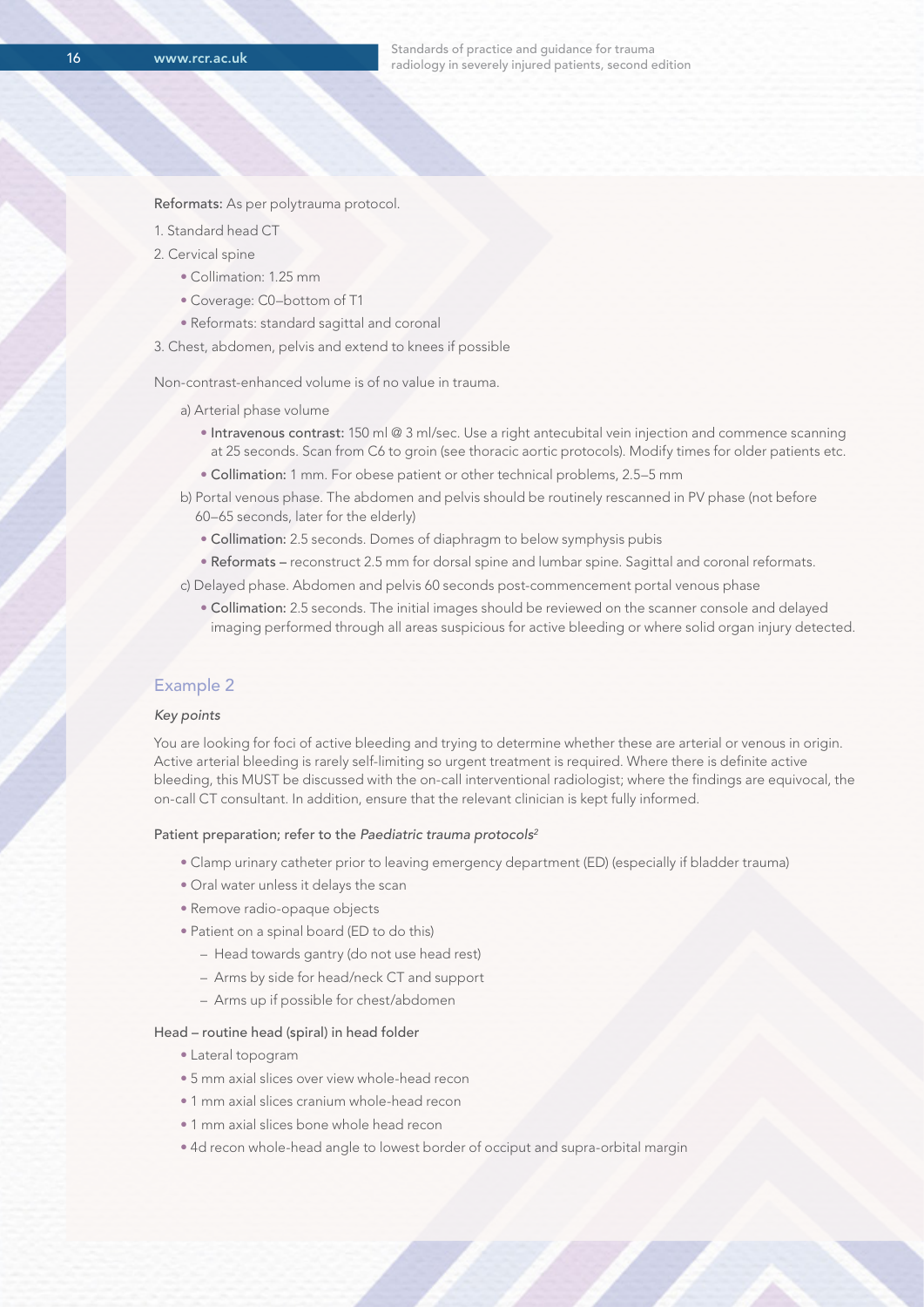- Neck–lat top OR neck/chest/abdo one long ap topogram
- Scan skull base T4
- Recon thin slice axials bone and soft tissue
- Mprs coronal and sagital

## Chest/abdomen/pelvis

#### *Chest*

- 100 ml contrast 300 @ 3.5 ml/seconds
- Right antecubital vein 19 gauge if possibe
- Not through central line or small peripheral lines. (NB There are some central lines that can take 4 ml/second and which can be used if there is no antecubital access. This should be discussed with emergency physicians in planning.)
- 30 second delay
- Lung apices to top of liver
- Reconstructions: axial 2 mm lung and mediastinum
- 3rd reconstruction: thoracic spine FOV X and Y to be same as lumbar spine

#### *Abdomen/pelvis*

- Top of liver–pubic ramus
- 70 second delay from start of injection
- Reconstructions: axial 2 mm abdo and lung
- 3rd reconstruction: axial 2 mm bone pelvis
- 4th reconstruction: lumbar spine FOV X and Y to be same as t spine

If pelvic/bladder injury is suspected, delays of 2 minutes plus will be needed.

## Example 3

The above protocols can be further modified using a biphasic protocol below to obtain venous and arterial phases in a single scan.

## Biphasic protocol

- 1) Unenhanced spiral brain 1.25 mm (brain and bone algorithms); 5 mm reconstructions immediately available for review.
- 2) Circle of Willis to symphysis pubis (bone and soft tissue algorithms)
	- 150 ml biphasic contrast injection initial 65 ml at 2 ml/sec then 85 ml at 3.5 ml/sec
	- Scan starts at 60 seconds

This gives both portal venous enhancement with good arterial contrast at the same time and the scan can be carried on down the legs if necessary. The cervical contrast has been very useful both for penetrating injury and for spinal injury/vertebral artery.

3) The use of delayed scans limited to specific cases at the request of radiologist.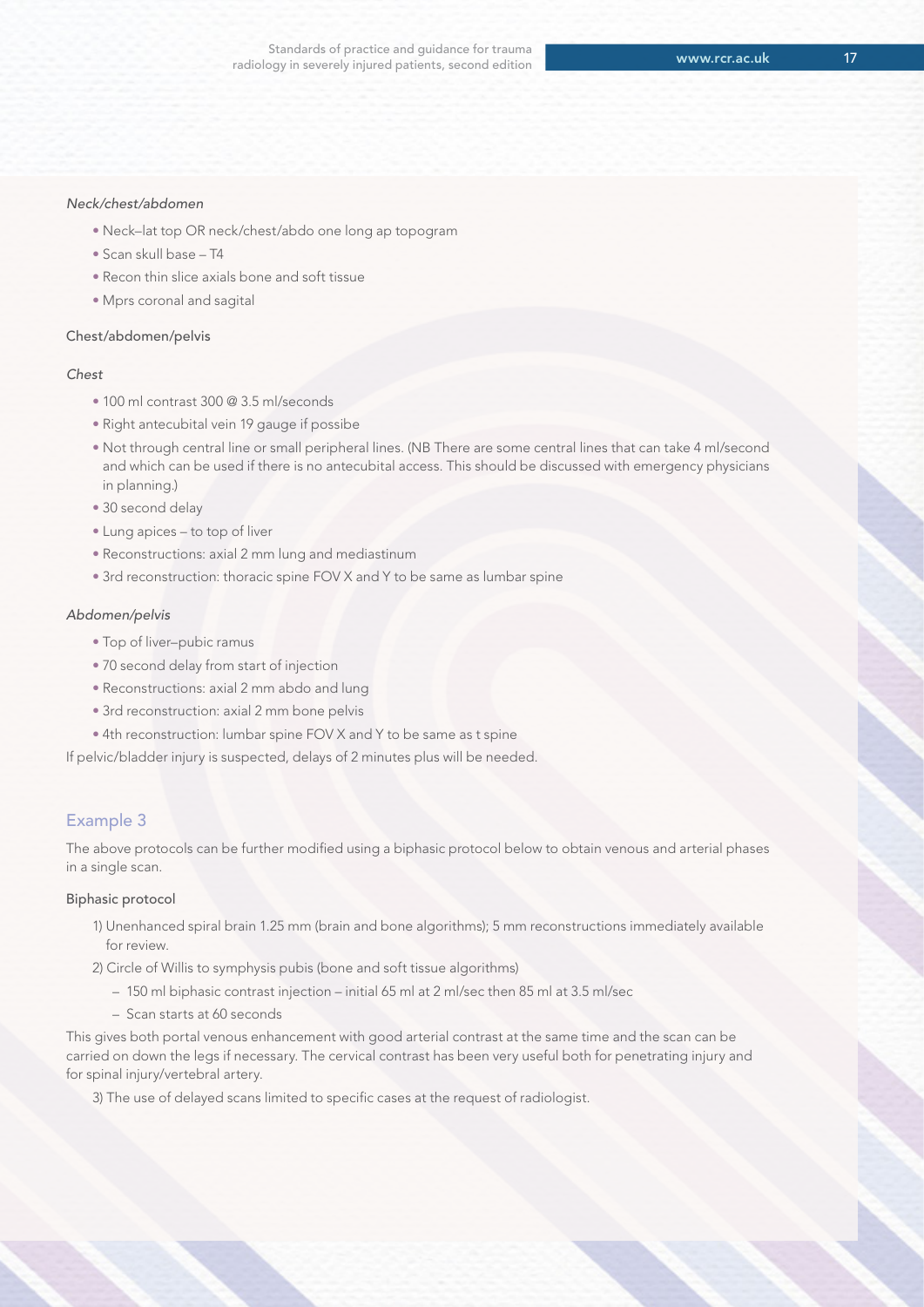# Appendix 2. Sample whole-body trauma CT request form

| Patient name:                         |                                              | DOB:         |  |
|---------------------------------------|----------------------------------------------|--------------|--|
| Address:                              |                                              | Sex:         |  |
|                                       |                                              |              |  |
| Consultant:                           |                                              |              |  |
| Indication                            |                                              |              |  |
| <b>RTA</b>                            | Injury to more than one body region          |              |  |
|                                       | Fatality at scene                            |              |  |
|                                       | High speed impact                            |              |  |
| Fall                                  | Injury to more than one body region          |              |  |
|                                       | Fall from over 3 m                           |              |  |
| Assault                               | Injury to more than one body region          |              |  |
|                                       | Reduced GCS with unknown mechanism of injury |              |  |
| Other                                 |                                              |              |  |
| (please specify)<br>Current GCS       |                                              |              |  |
| Haemodynamically                      | Stable                                       | Unstable     |  |
| Clinical regions of concern           |                                              |              |  |
| Head                                  |                                              | Abdo pelvis  |  |
| C spine                               |                                              | All          |  |
| Thorax                                |                                              | None         |  |
| Clinical questions to<br>be answered: |                                              |              |  |
| LMP                                   |                                              | Catheterised |  |
| Referring doctor                      |                                              | Date         |  |
| Signature                             |                                              |              |  |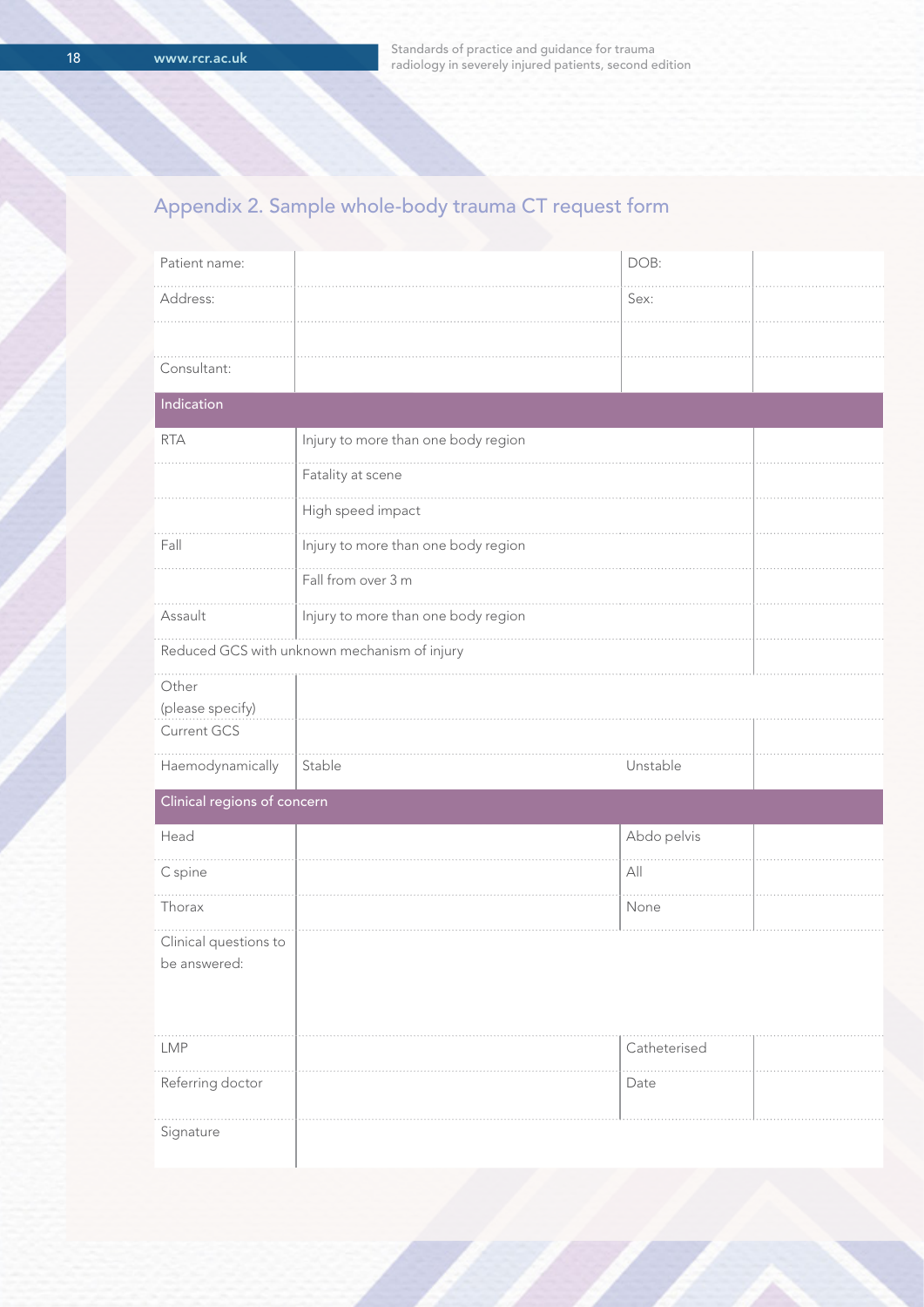# Appendix 3. CT primary assessment

| Patient name:          |
|------------------------|
|                        |
| Date of scan:          |
|                        |
|                        |
|                        |
| Reporting radiologist: |
|                        |

Purpose: To guide initial management only. Formal detailed report will follow on results server.

| Airway             |     |              |                |
|--------------------|-----|--------------|----------------|
| ET placement       | N/A | Satisfactory | Unsatisfactory |
| Airway obstruction |     | Yes          | Nο             |

| Breathing             |     |              |                |
|-----------------------|-----|--------------|----------------|
| Pneumothorax          |     | Yes          | No             |
| Contusion             |     | Yes          | No             |
| Laceration            |     | Yes          | No             |
| Chest drain placement | N/A | Satisfactory | Unsatisfactory |

| <b>Circulation (Bleeding)</b> |     |    |
|-------------------------------|-----|----|
| Thoracic                      | Yes | No |
| Abdominal                     | Yes | No |
| Pelvic                        | Yes | No |
| Soft tissue                   | Yes | No |

| Disability                |     |    |
|---------------------------|-----|----|
| Intracranial bleed/oedema | Yes | No |
| Major spinal injury       | Yes | No |

| Clinician contact | <b>Name</b> | Phone/bleep |
|-------------------|-------------|-------------|
| ED                |             |             |
| Orthopaedic       |             |             |
| General surgery   |             |             |
| Vascular surgery  |             |             |
| Anaesthetic       |             |             |
| Neurosurgery      |             |             |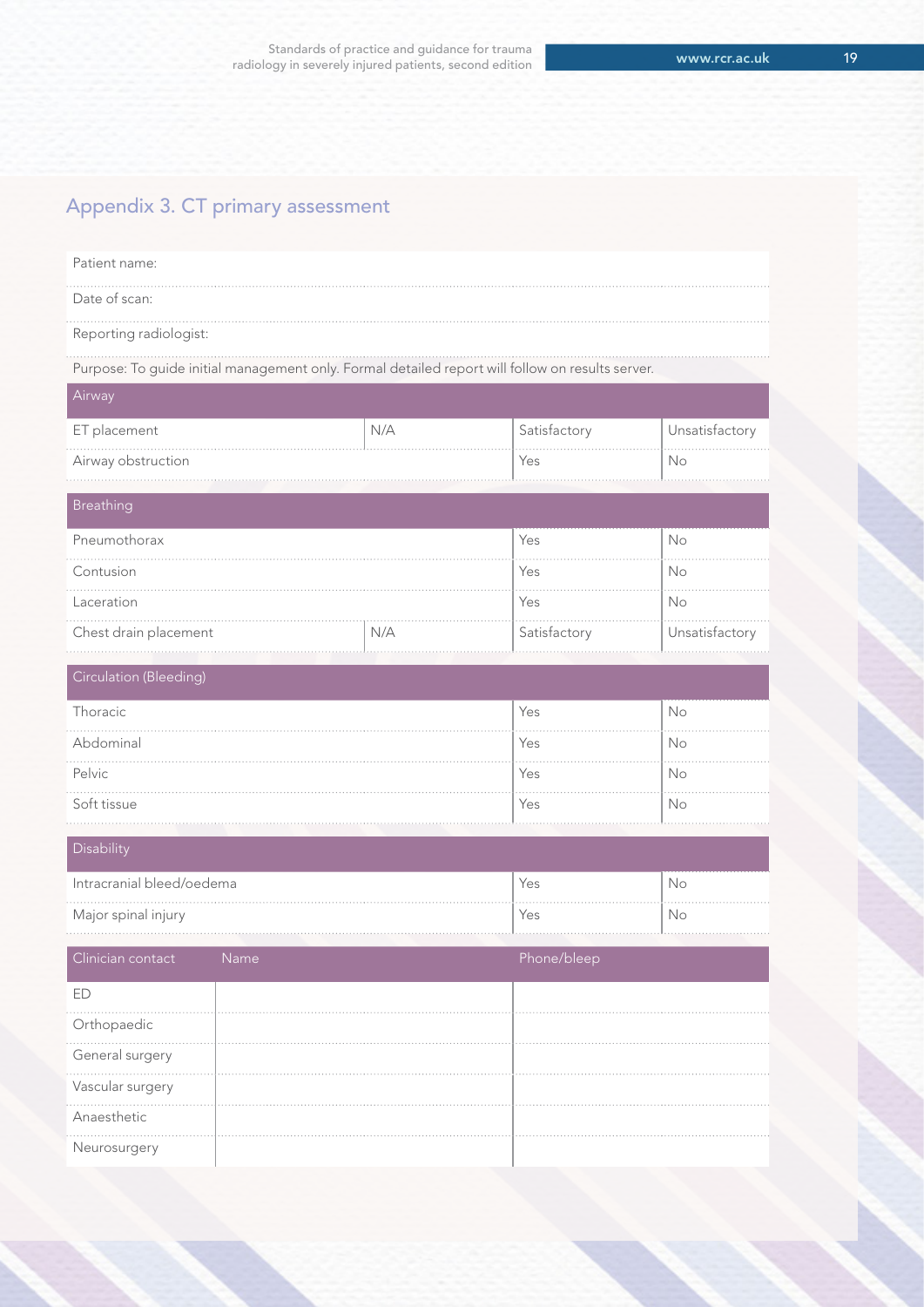<sup>20</sup> www.rcr.ac.uk Standards of practice and guidance for trauma radiology in severely injured patients, second edition

# Appendix 4. Secondary trauma report

| Date:             | Time:                   |
|-------------------|-------------------------|
| Name:             | DOB:                    |
| CT head:          |                         |
| C-spine           | Reformats reviewed      |
| T & L spine       | Reformats reviewed      |
| Pelvic bones      |                         |
| Chest             | Reformats reviewed      |
| Vascular injury   |                         |
| Chest wall (ribs) |                         |
| Lungs             |                         |
| Diaphragm         |                         |
| Mediastinum       |                         |
|                   |                         |
| Pleural space     |                         |
| Other findings    | Other structures normal |
| Abdomen\Pelvis    | Reformats reviewed      |
| Free gas          |                         |
| Bowel/mesentery   |                         |
| Peritoneal fluid  | Haemoperitoneum         |
| Vascular injury   |                         |
| Spleen            |                         |
| Liver             |                         |
| Pancreato-biliary |                         |
| Renal/adrenal     |                         |
| Retroperitoneum   |                         |
| Bladder           | CT cystogram            |
| Other findings    | Other structures normal |
| Delayed imaging   |                         |
| Rectal contrast   |                         |

| Additional text sheet                  | Yes/No             |  |
|----------------------------------------|--------------------|--|
| Neuroradiology radiology reviewed by:  | Copy to neuro room |  |
| Musculoskeletal radiology reviewed by: | Faxed to MSK 28241 |  |
| Body imaging reviewed with:            | Copy body CT slot  |  |
| Reported by:                           | Faxed to:          |  |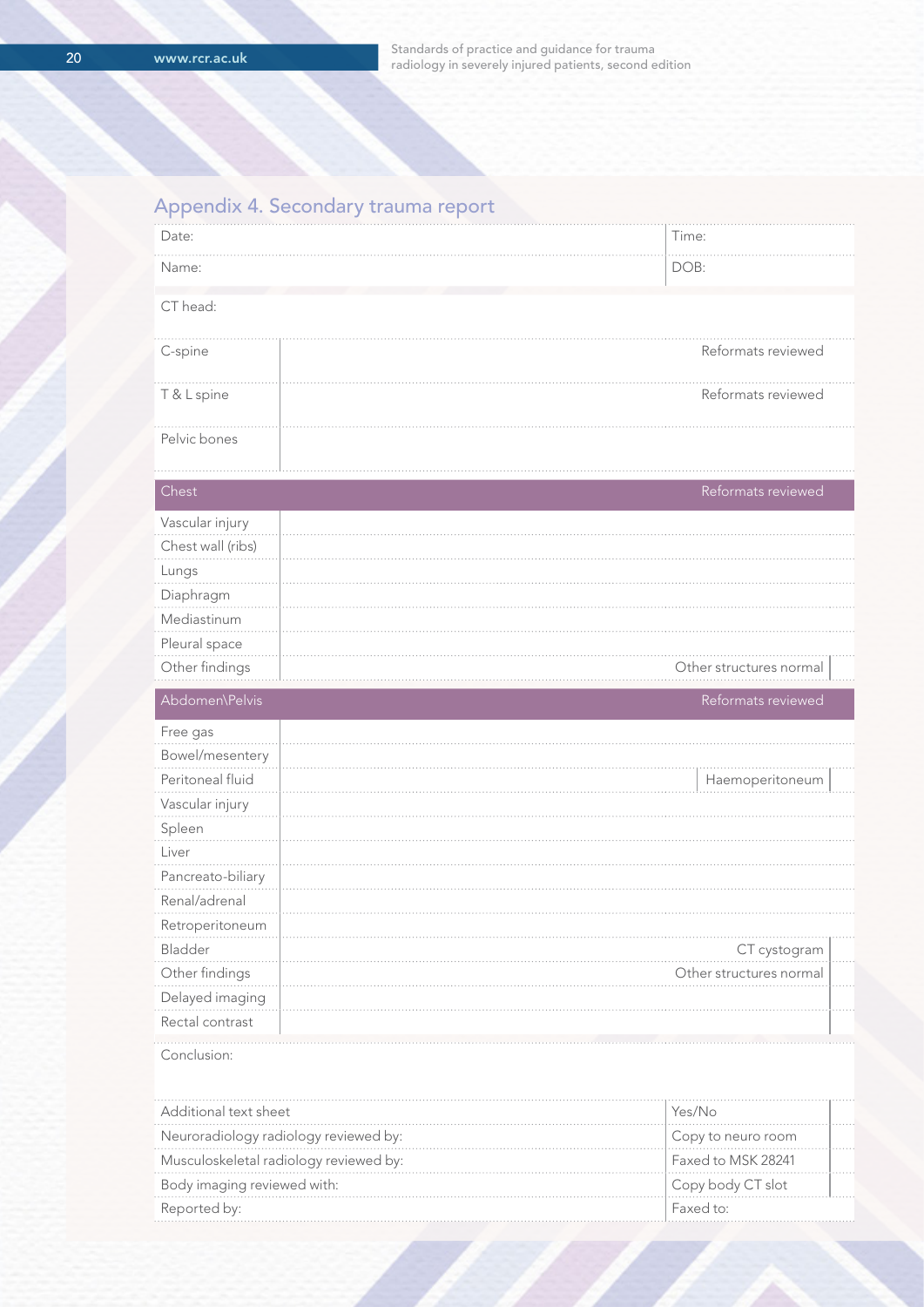# Appendix 5. Guidance on the indications for non-operative management (NOM), interventional radiology (IR) and damage control surgery (DCS) in the SIP

Decisions regarding IR or DCS will be modified according to the facilities and staff available and the patient's stability at presentation<sup>25</sup>

| Site                           | <b>NOM</b>                                                                                           | IR                                                                                                                                                                                  | <b>DCS</b>                                                                                                                    |
|--------------------------------|------------------------------------------------------------------------------------------------------|-------------------------------------------------------------------------------------------------------------------------------------------------------------------------------------|-------------------------------------------------------------------------------------------------------------------------------|
| Thoracic aorta                 | No role except in small<br>partial thickness tears                                                   | Stent graft for suitable<br>lesions                                                                                                                                                 | Ascending aortic injury or<br>arch injury involving great<br>vessels                                                          |
| Abdominal aorta                | No role                                                                                              | Occlusion balloon, stent<br>graft for suitable lesions                                                                                                                              | Injury requiring visceral<br>revascularisation or<br>untreatable by EVAR                                                      |
| Peripheral or<br>branch artery | No role                                                                                              | Occlusion balloon, stent<br>graft or embolisation                                                                                                                                   | Any lesion which cannot<br>rapidly be controlled or<br>which will require other<br>revascularisation                          |
| Kidney                         | Subcapsular or<br>retroperitoneal<br>haematoma without<br>active arterial bleeding                   | Active arterial bleeding,<br>embolisation or stent<br>graft                                                                                                                         | Renal injury in association<br>with multiple other<br>bleeding sites or other<br>injuries requiring urgent<br>surgical repair |
| Spleen                         | Lacerations, haematoma<br>without active bleeding or<br>evidence of false<br>aneurysm                | Active arterial bleeding or<br>false aneurysm<br>Focal embolisation for<br>focal lesion. Proximal<br>embolisation for diffuse<br>injury                                             | Packing or splenectomy<br>for active bleeding in<br>association with multiple<br>other bleeding sites                         |
| Liver                          | Subcapsular or<br>intraperitoneal<br>haematoma or lacerations<br>without active arterial<br>bleeding | Active arterial bleeding<br>Focal embolisation<br>if possible<br>Non-selective<br>embolisation if multiple<br>bleeding sites<br>demonstrated, as long as<br>the portal vein patent. | Packing if emergency<br>laparotomy needed with<br>subsequent repeat CT<br>and embolisation if<br>required                     |
| Pelvis                         | Minor injury with no active<br>bleeding                                                              | Focal embolisation for<br>arterial injury (bleeding,<br>false aneurysm or cut-off)                                                                                                  | External compression and<br>subsequent fixation if<br>bleeding from veins or<br>bones                                         |
| Intestine                      | Focal contusion with no<br>evidence of ischaemia,<br>perforation or<br>haemorrhage                   | Focal bleeding with no<br>evidence of ischaemia or<br>perforation. Or, to<br>stabilise patient, allowing<br>interval laparotomy<br>pending treatment of<br>other injuries           | Ischaemia or perforation<br>requiring laparotomy +/-<br>bowel resection                                                       |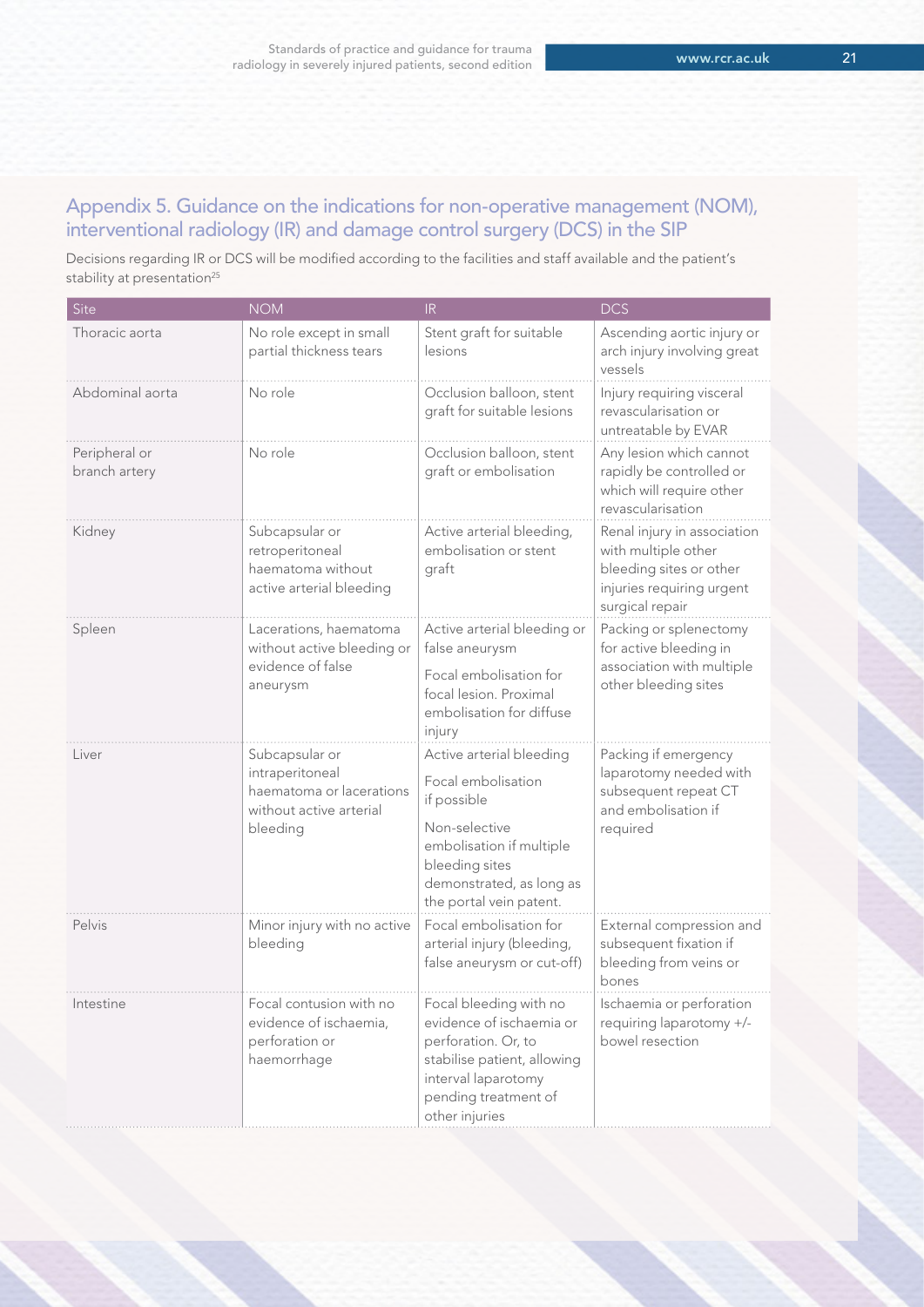# Appendix 6. Quality assurance checklist for MTC and TU (unless MTC specified)

## Assessing imaging equipment, consumables and staffing

|           | Imaging*                                                                                                                                                               | Y/N |
|-----------|------------------------------------------------------------------------------------------------------------------------------------------------------------------------|-----|
|           | Multislice CT scanner in a safe environment, staffed and available 24 hours per day. CT imaging<br>should be available within 15 minutes of a trauma call (MTC and TU) |     |
|           | MRI availability 24/7 with written protocols regarding patient movement or, in TUs, written<br>protocols for transfer if required within 12 hours                      |     |
| $\bullet$ | Modern angiography equipment with a C-arm and digital subtraction in a theatre-standard<br>environment (MTC)                                                           |     |
|           | Contingency plans exist to cover routine service and breakdown                                                                                                         |     |
|           | Ideal: CT and angiography unit housed within the trauma suite (MTC)                                                                                                    |     |
|           | *equipped with piped gases and anaesthetic equipment as locally specified                                                                                              |     |
|           | Consumablest                                                                                                                                                           |     |
|           | The following must be available at all times:                                                                                                                          |     |
|           | Full range of angiographic sheaths, guide catheters, catheters and guidewires including<br>microcatheters and coil pushers (MTC)                                       |     |
| 0         | Full range of embolic agents: coils (including microcoils), vascular plugs, Gelfoam (occasionally<br>glue or PVA) (MTC)                                                |     |
|           | Occlusion balloons of various sizes to allow aortic and iliac occlusion (MTC)                                                                                          |     |
|           | Stent grafts of various sizes to allow treatment of thoracic aortic injury and peripheral and visceral<br>vascular injury (MTC)                                        |     |
|           | Ideal: A trauma box should be maintained with all necessary kit readily available                                                                                      |     |
|           | tAn individual or individuals must be responsible for stock management. Stock levels must be adequate                                                                  |     |

(there needs to be some redundancy), checked regularly and items replaced when levels are low or out of date.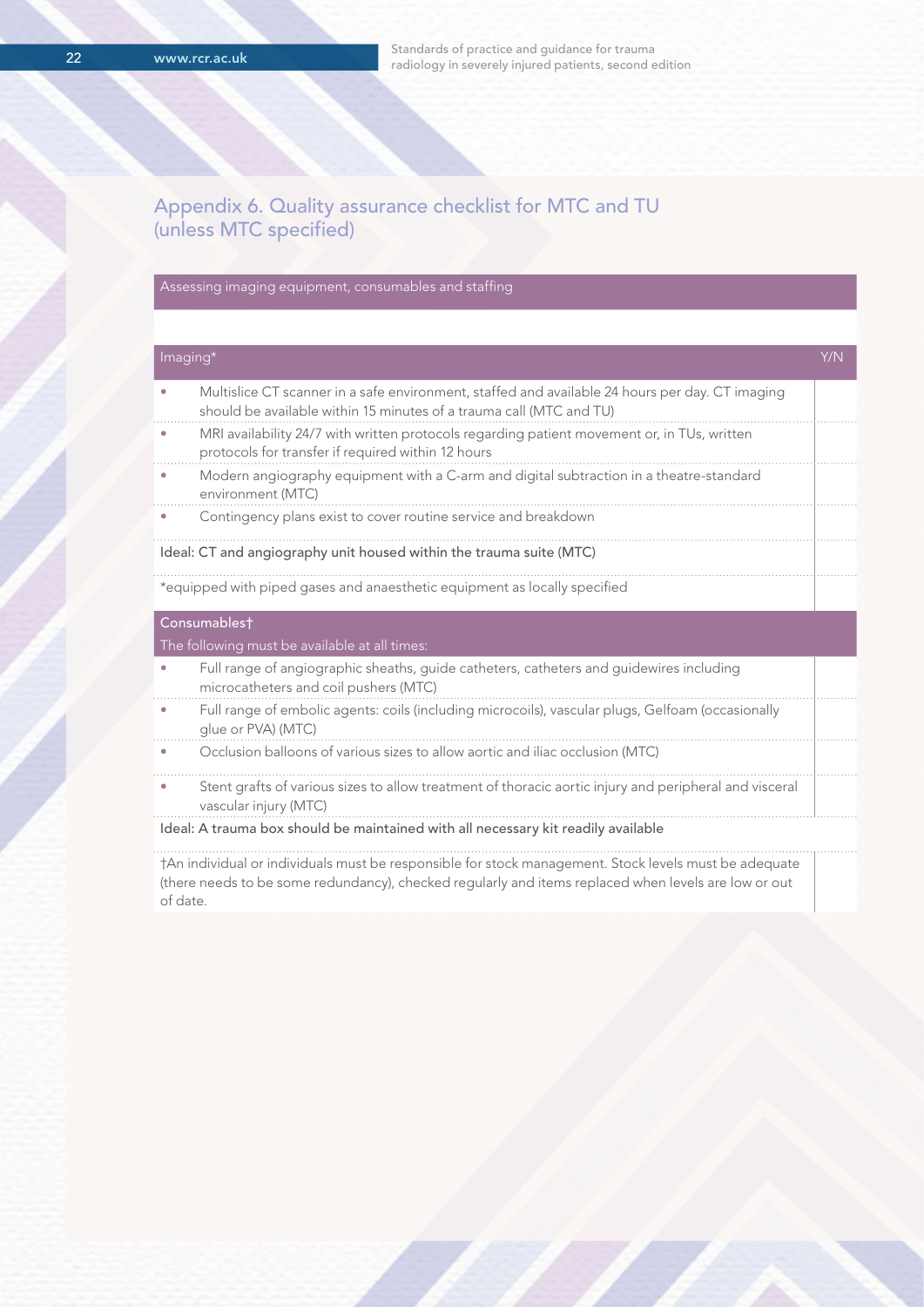# Staffing± The minimum requirement is for the following staff to be available 24/7: CT radiographer • Interventional radiologist capable of embolisation and stent grafting (MTC) • Angiography radiographer (MTC) • Angiography nurse (MTC)

#### Portering

Ideal: the angiography team should be mobilised as soon as there is a major trauma call to allow embolisation to start within minutes of diagnosis being established.

±The on-call rota must be formal, robust, sustainable and sufficiently attractive to allow staff recruitment and retention (MTC).

The TU should have formal arrangements for transfer to an MTC with state of the art teleradiology.

## Protocols

Locally agreed protocols and management pathways should exist for the investigation and treatment of haemorrhage in the SIP. There must be clear delineation of clinical and decision-making responsibility for each stage

Transfer and resuscitation of patients to and from the imaging department

Transfusion, replacement of blood products and correction of coagulopathy

## Clinical scenarios

Locally agreed strategy for the use of intervention in the management of haemorrhage (or prevention of bleeding) in the following clinical scenarios must be clear.

## Pelvic fracture

Solid organ injury

#### Blunt aortic injury

Audit: Indication and outcome data should be collected and submitted to national data collection. Audit and benchmarking of performance should be mandatory

Morbidity and mortality (M&M) meetings and debriefing meetings should be job planned (MTC)

If the answer to any of the above questions is NO, the service is not equipped to manage major trauma. This should be detailed in the hospital risk-management strategy and arrangements to provide suitable alternatives should be made.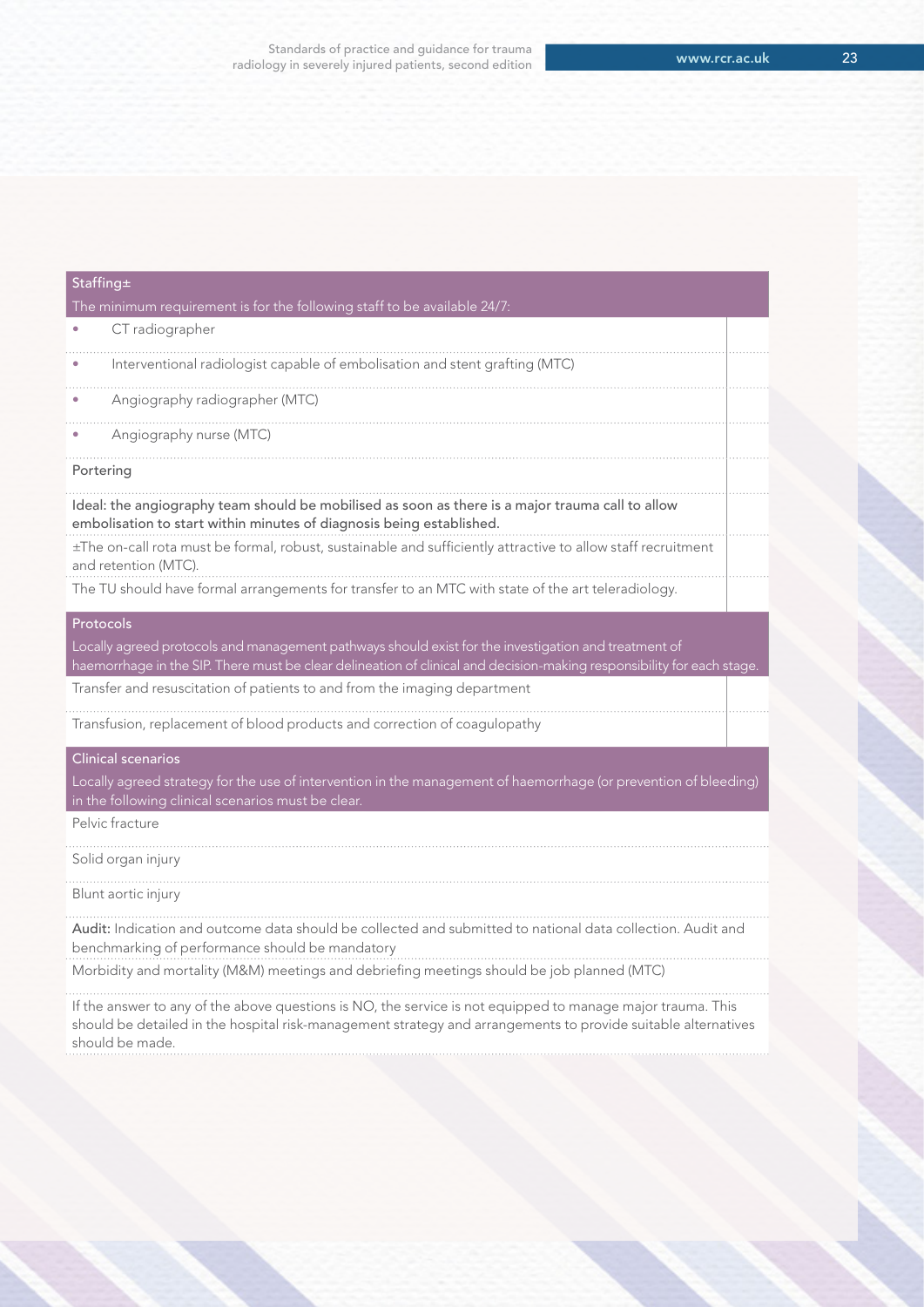# Appendix 7. Glossary

| AIS         | Abbreviated injury scale               |
|-------------|----------------------------------------|
| <b>ATLS</b> | Advanced trauma life support           |
| CAG         | Clinical advisory groups               |
| DR          | Digital radiography                    |
| FAST        | Focused abdominal sonography in trauma |
| IEP         | Image exchange portal                  |
| IR          | Interventional radiology               |
| <b>ISS</b>  | Injury severity score                  |
| <b>MDCT</b> | Multi-detector computed tomography     |
| <b>MTCs</b> | Major trauma centres                   |
| <b>RIS</b>  | Radiology information system           |
| <b>RCR</b>  | The Royal College of Radiologists      |
| <b>SIP</b>  | Severely injured patient               |
| TUs         | Trauma units                           |
|             |                                        |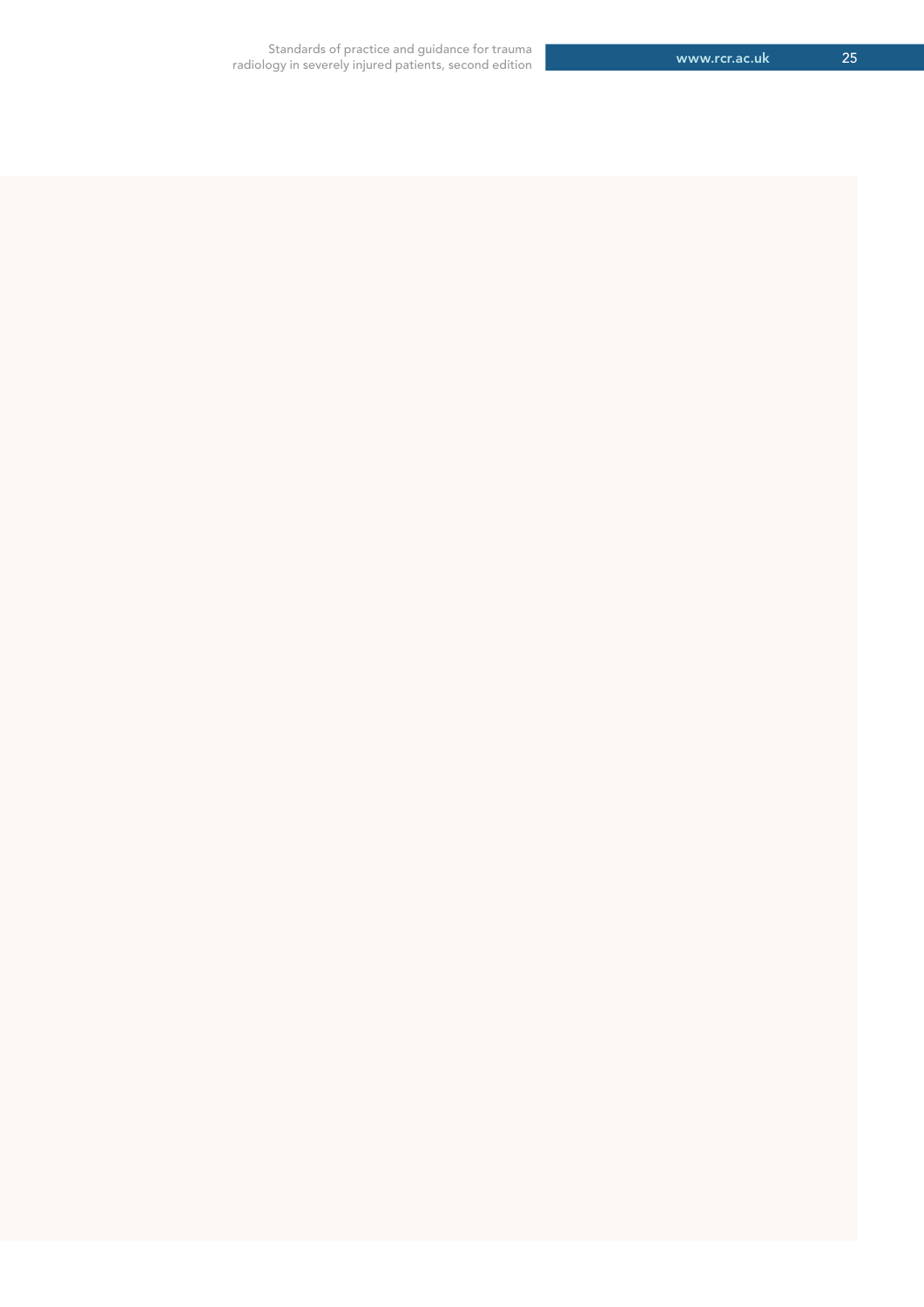